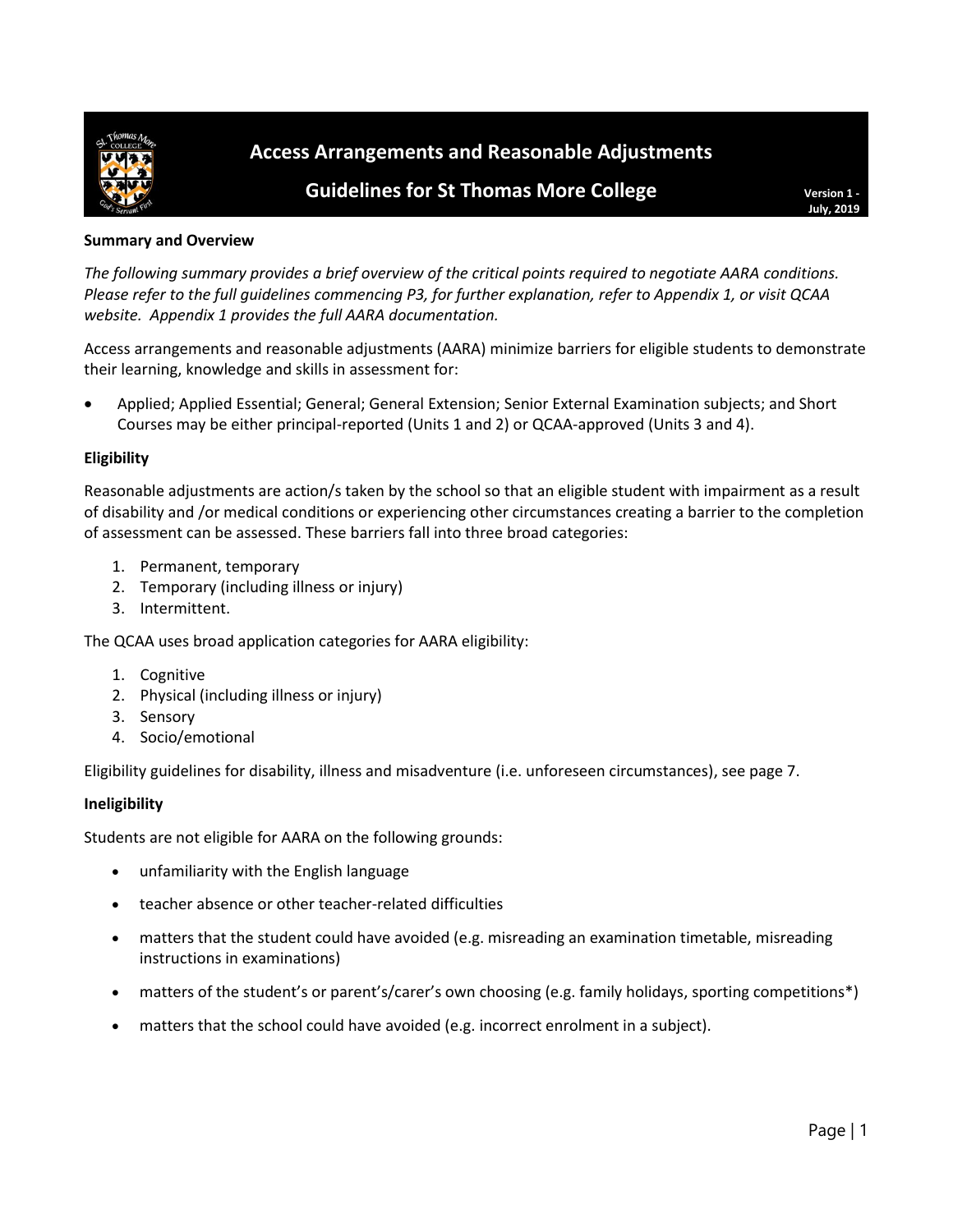### **Guidelines for reasonable adjustments**

The Disability Standards for Education 2005 provide schools with guidance on making reasonable adjustments. To comply with the standards, schools consult with the student and the parent/ carer as part of the process to personalize learning, along with regular reviews to change/withdraw adjustments. Many students with disability can achieve educational standards equal to their peers and not all students with disability will require adjustments to the curriculum, instruction, environment or assessment conditions. Reasonable adjustments are:

- 1. Individual understanding that each student is unique and has individual learning needs even if they have similar disabilities
- 2. Flexible recognizing that students' needs and contexts change over time
- 3. Agreed balancing the interests of all parties

However, when a reasonable adjustment is made:

- Students with disability requiring adjustments to one aspect of their learning may not require the same adjustment, if any, to another aspect
- Students with the same disability may not require equivalent adjustments
- Not every student with disability will require ongoing adjustments.

#### **What are reasonable?**

Reasonable adjustments are actions taken to enable students with disability to participate in education on the same basis as other students while balancing the interests of all parties. Reasonable adjustments to assessment:

- Maintain the academic requirements of the course or program, and other requirements of components that are inherent or essential.
- Ensure the assessment objectives are retained and the intention of the assessment is met.

An adjustment is reasonable if it achieves all the following:

- Supports a student with disability to participate in education on the same basis as other students
- Considers the student's learning needs
- Balances the interests, including safety, of all parties, such as the student with disability, staff members and other students.

### **Summary of 3 AARA documentation requirements**

The following documentation is required to apply for AARA in all units.

1. **Confidential student statement** - must be completed as part of an application for AARA. The information provided needs to be current and relate to the relevant assessment period. Student and parent signature required on this statement (Refer to Appendix 2).

2. **Confidential medical report** - to be completed by student's general practitioner (GP), medical specialist, or psychologist (registered under QLD's Medical Practitioners Registration Act 2001 and / or QLD's Psychologists Registration Act 2001, and who is not related to the student or employed by the school. Student and parent signature required on this report (Refer to Appendix 3). **Please note:** this document is comprehensive and may require a planned approach including a significant time allowance for GP or medical personnel to complete.

3. **Confidential school statement** – must be submitted with all applications for QCAA-approved AARA. Principal delegate signature required on this report (Refer to Appendix 4).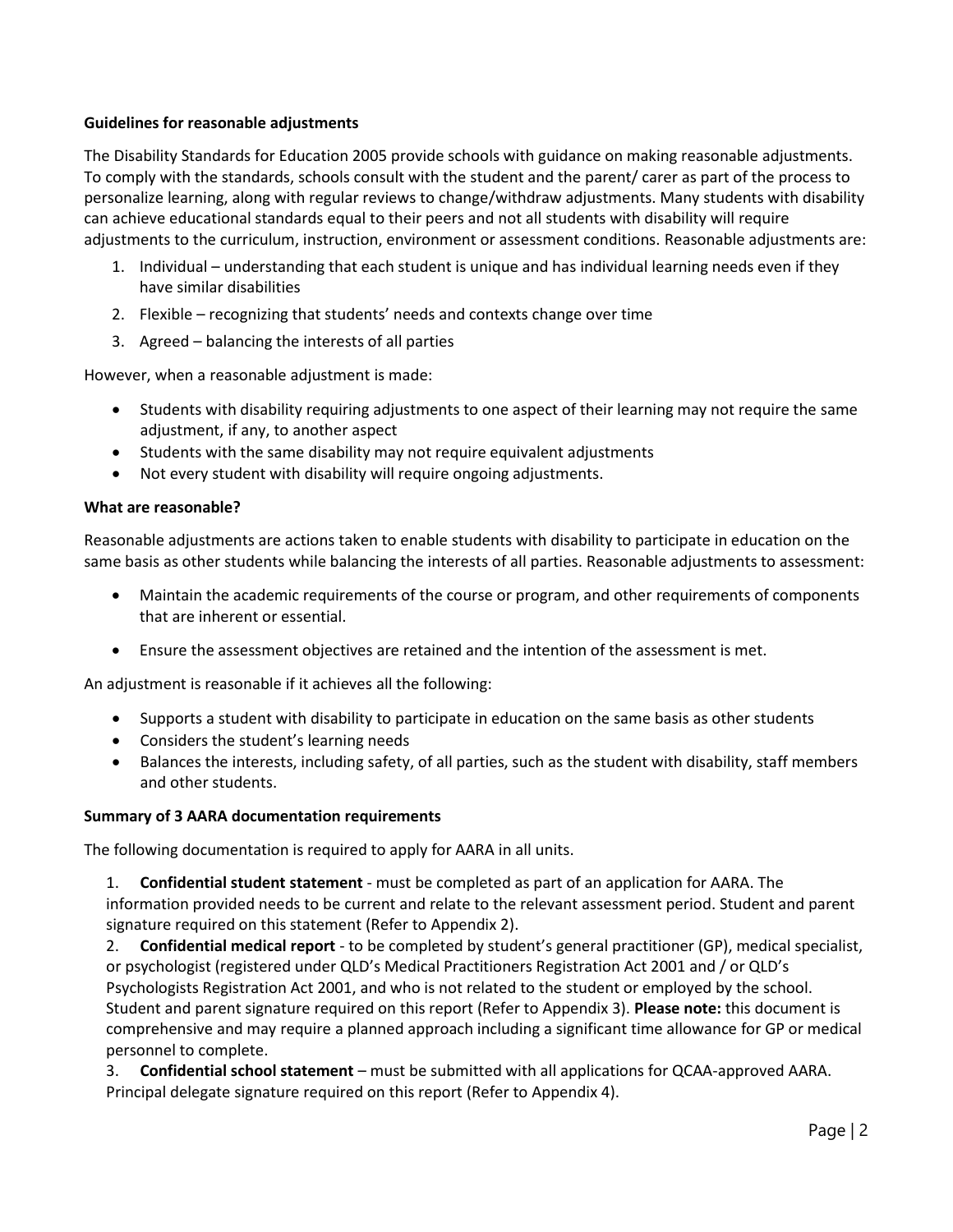# **St Thomas More College Application – 6 steps to follow.**

- 1. Parents / guardians request consideration for "Application for Access Arrangements and Reasonable Adjustments" process.
- 2. Initial 'Consultation Meeting' to be organised with STMC Learning Enhancement through email to [the](mailto:elord@stmc.qld.edu.au) Curriculum Leader - Learning Enhancement, to obtain all three documents, for each individual assessment item.
	- a. The STMC Learning Enhancement team, liaises with students, parents / carers, school staff and professionals, as required, to determine which students are eligible for AARA.
	- b. Parents / guardians collect information and supporting documentation / evidence as required to inform decisions and /or application for AARA.
	- c. For each student on STMC Special Provision support, students consult with Learning Enhancement team about their upcoming principal-reported (Units 1 and 2) or QCAA-approved (Units 3 and 4).
- 3. Student name, School and LUI number, must be provided on all three documents.
- 4. Submission 'Consultation meeting' to be organised through Mrs Lord, Learning Enhancement in collaboration with class teacher / Academic Leader of the subject of which AARA is being sought.
- 5. Final consultation with the Assistant Principal Senior Schooling.
- 6. For each student, the school shares decisions about AARA with students, parents / carers and school staff, via email confirmation of approval process. Further, the school administers assessment instruments using AARA.

# **Important notes Principal reported (Year 10, Units 1 and 2), QCAA reported (Units 3 and 4).**

| Important note 1, Principal - reported AARA                                                                                                  | Important note 2, QCAA - approved AARA (application may also include<br>notification of Principal-reported AARA)                                              |
|----------------------------------------------------------------------------------------------------------------------------------------------|---------------------------------------------------------------------------------------------------------------------------------------------------------------|
| For each student, the school submits notifications of principal –<br>reported AARA, via the QCAA Portal                                      | For each student, the school submits an application including supporting<br>documentation, via the QCAA Portal, by the date specified in the SEP<br>Calendar. |
| School retains supporting documentation.                                                                                                     | The QCAA communicates decisions to schools via the QCAA Portal.                                                                                               |
| <b>Submission Dates</b>                                                                                                                      |                                                                                                                                                               |
| For alternative format papers $-$ by end of February of the<br>Formative Year (Units 1 and 2)                                                | For alternative format papers – by end of February of the Summative<br>Year (Units 3 and 4)                                                                   |
| Submission for Long Term or Chronic Conditions - Due by end of<br>Term 1, of Formative Year (Units 1 and 2).                                 | Submission for Long Term or Chronic Conditions - Due by end of Term 1,<br>of Summative Year (Units 3 and 4).                                                  |
| Submission for Short Term or Temporary Conditions - Finalised<br>and submitted by end of Week 5 Term 3, in the Formative Year.               | Submission for Short Term or Temporary Conditions - Finalised and<br>submitted by end of Week 5 Term 3, in the Summative Year.                                |
| Principal Reports – AARA only, notification is due prior to the<br>relevant confirmation event (by end of Term 3 in the assessment<br>year). | Principal Reports – AARA only, notification is due prior to the relevant<br>confirmation event (by end of Term 3 in the assessment year).                     |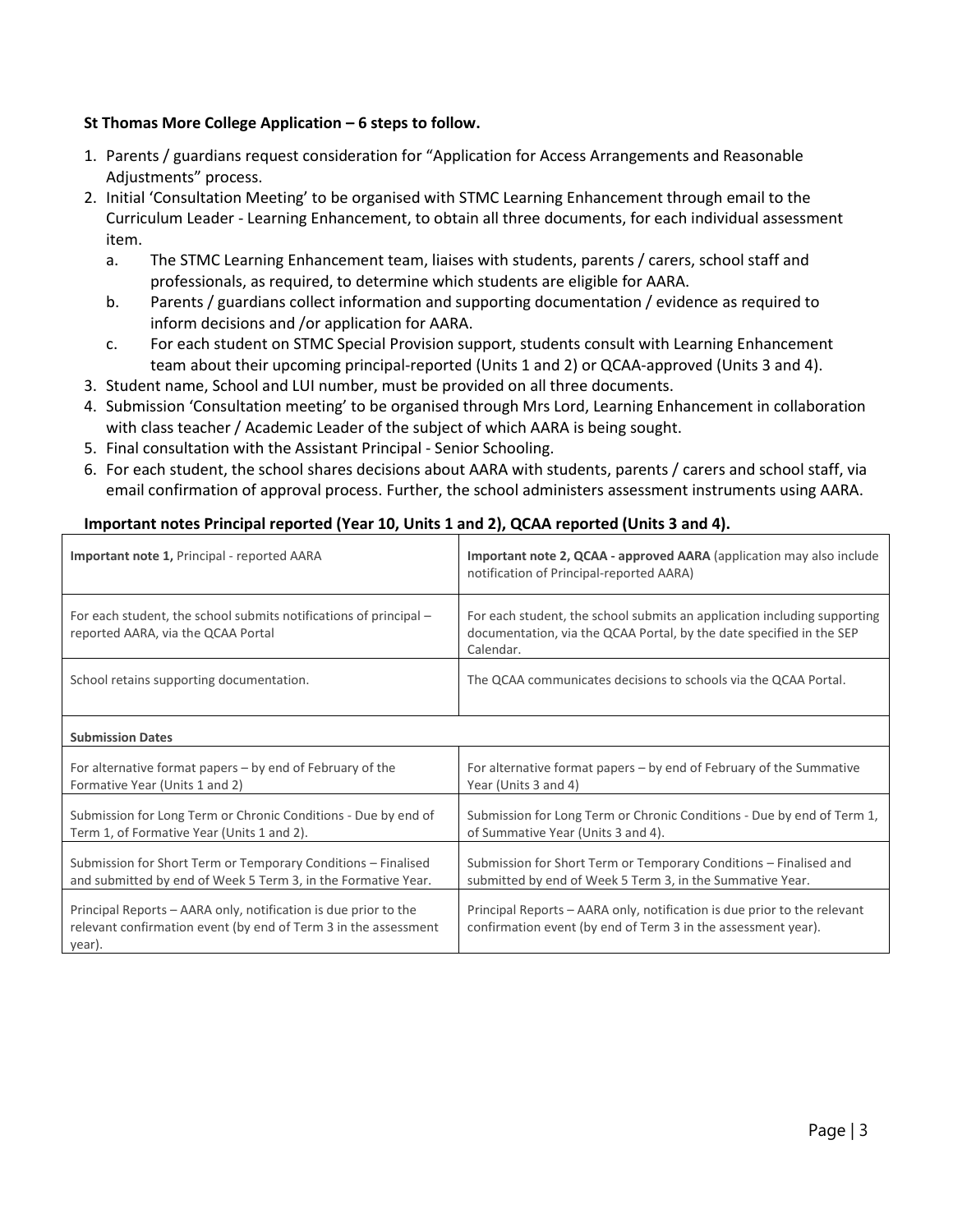**Important note:** - Please view **'Currency requirements'** for AARA applications — Units 3 and 4, below. The following table is a **Summary of documentation requirements for AARA**. The list of possible AARA examples is not exhaustive and depends on a student's individual circumstances.

| Eligibility<br>category | <b>Examples of</b><br>possible AARA                                                                                                                                                             | <b>Supporting documentation</b><br>required                                                       | <b>Currency of supporting</b><br>documentation for AARA<br>applications - Units 3 and 4                                                                        |                                                                                                                                                                                                       |
|-------------------------|-------------------------------------------------------------------------------------------------------------------------------------------------------------------------------------------------|---------------------------------------------------------------------------------------------------|----------------------------------------------------------------------------------------------------------------------------------------------------------------|-------------------------------------------------------------------------------------------------------------------------------------------------------------------------------------------------------|
|                         |                                                                                                                                                                                                 |                                                                                                   | Summative internal assessment                                                                                                                                  | Summative external assessment<br>and SEE                                                                                                                                                              |
| Cognitive               | Computer<br>Extra time<br>Reader<br>Rest breaks<br>Scribe                                                                                                                                       | Medical report<br>or<br>EAP verification covering Unit<br>3 and 4 assessments<br>School statement | No earlier than Year 10                                                                                                                                        | No earlier than Year 10                                                                                                                                                                               |
| Physical                | Assistance<br>Computer<br>Extra time<br><b>Rest breaks</b>                                                                                                                                      | Medical report<br>or<br>EAP verification covering Unit<br>3 and 4 assessments<br>School statement | Long-term conditions: No earlier<br>than Year 10<br>Temporary conditions: No<br>earlier than six months prior to<br>the relevant assessment event              | Long-term conditions: No earlier<br>than Year 10<br>Temporary conditions: No earlier<br>than 1 April of the assessment<br>year. An additional, updated<br>medical report may be required.             |
| Sensory                 | Alternative format<br>papers<br>Assistance<br>Assistive technology<br>e.g. amplification<br>system,<br>magnification<br>applications<br>Extra time<br>Individual<br>instructions<br>Rest breaks | Medical report<br>or<br>EAP verification covering Unit<br>3 and 4 assessments<br>School statement | Long-term conditions: No earlier<br>than Year 10<br>Temporary conditions: No<br>earlier than six months prior to<br>the relevant assessment event              | Long-term conditions: No earlier<br>than Year 10<br>Temporary conditions: No earlier<br>than 1 April of the assessment<br>year                                                                        |
| Socio/<br>emotional     | Alternative venue<br>Assistance<br>Rest breaks                                                                                                                                                  | Medical report<br>or<br>EAP verification covering Unit<br>3 and 4 assessments<br>School statement | Anxiety and depressive<br>conditions: No earlier than six<br>months prior to the relevant<br>assessment event.<br>Other conditions: No earlier<br>than Year 10 | Anxiety and depressive<br>conditions: No earlier than 1 April<br>of the assessment year. An<br>additional, updated medical<br>report may be required.<br>Other conditions: No earlier than<br>Year 10 |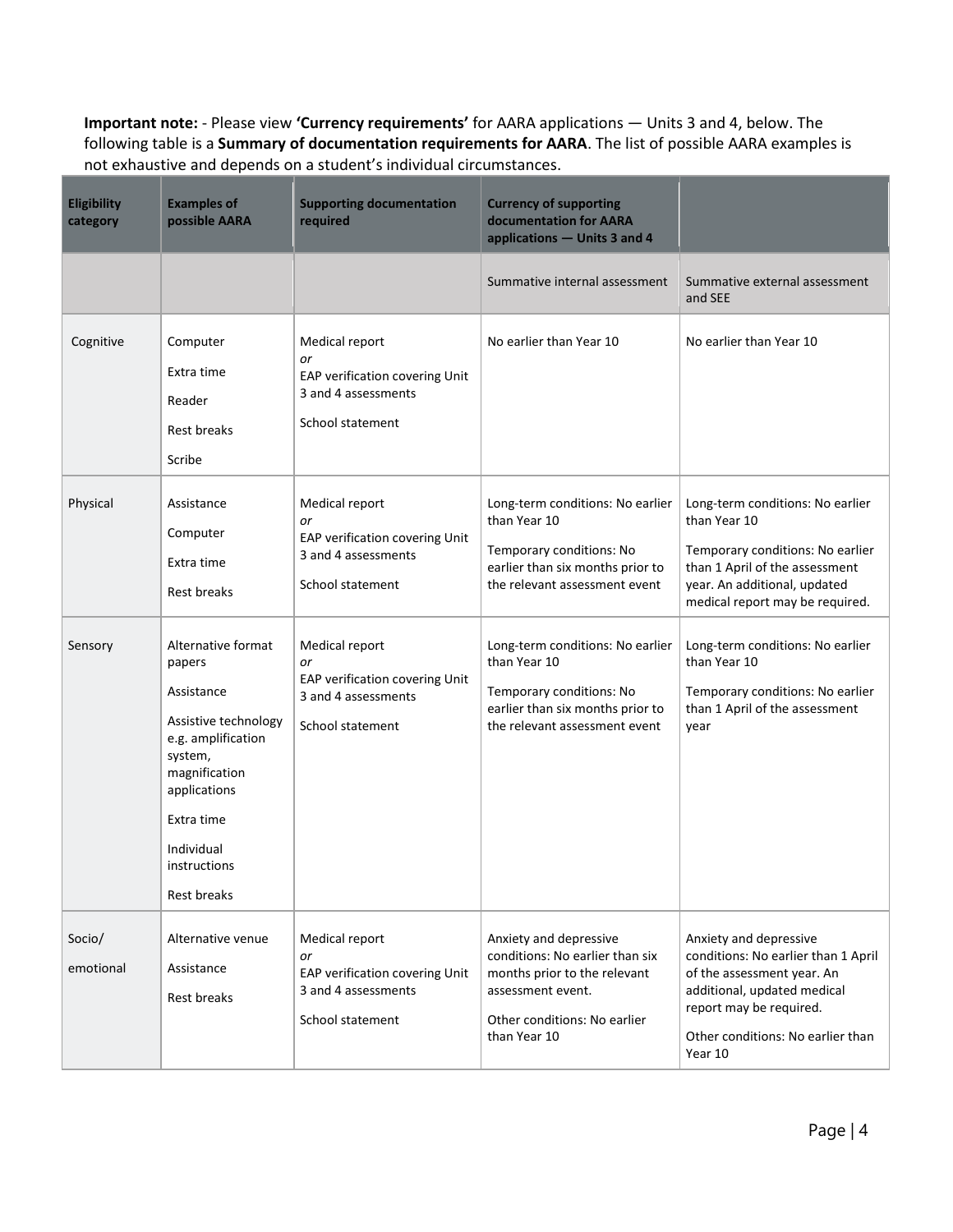# **Appendix 1 - AARA Guidelines**

**Disclaimer:** The school attempts to make a true and accurate record, however updates do occur, and for access to the QCAA portal, please click here.

<https://www.qcaa.qld.edu.au/senior/assessment/aara>

# **Contents**

- 1. Summary of Application and Notification Process
- 2. Roles and Responsibilities
- 3. Eligibility
- 4. Principles
- 5. Reporting and approving AARA
- 6. Making Decisions about AARA
- 7. Possible access arrangements and reasonable adjustments
- 8. Summary of possible Principal-reported and QCAA-approved AARA
- 9. Application and notification processes
- 10. Summary of AARA documentation requirements
- 11. Illness and misadventure
- 12. Reviewing a QCAA-approved AARA decision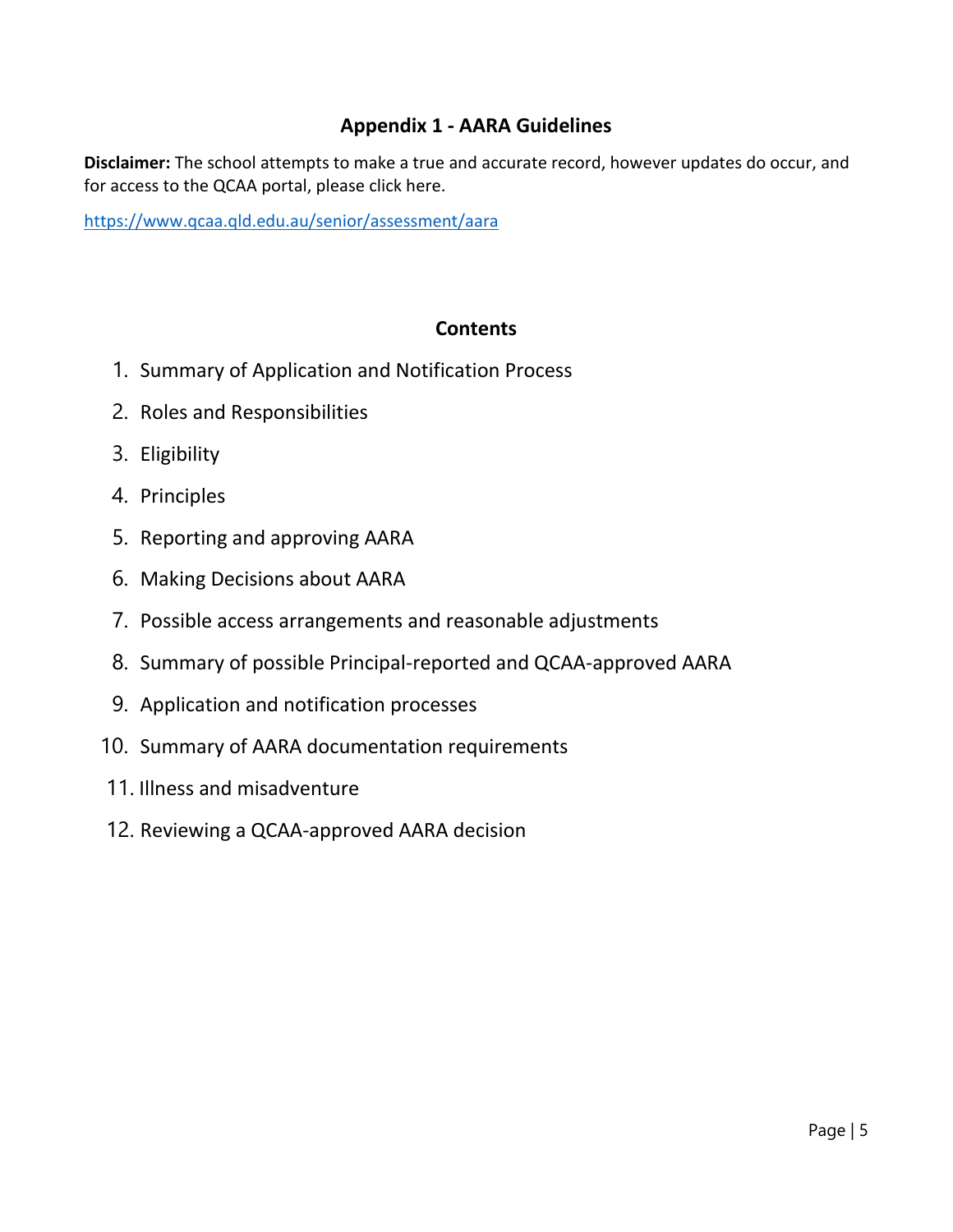#### **1.0 Summary of Application and Notification Process**

Parents / guardians request consideration for "Application for Access Arrangements and Reasonable Adjustments" process.

For each student, the school reviews upcoming summative internal and external assessment to support decisions about appropriate AARA

# **Principal Reported AARA**

For each student, the school submits notifications of principal-reported AARA, via the QCAA Portal

> The school retains supporting documentation

**QCAA approved AARA (applications may also include notification of principal – reported AARA)**

For each student, the school submits an application, including supporting documentation, via the QCAA Portal, by the date specified in the QCAA SEP calendar

The QCAA communicates decisions to schools via the QCAA Portal

# For each student, the school:

- Shares decisions about AARA with students, parents / guardians and school staff, as appropriate
	- Administers assessment instruments using AARA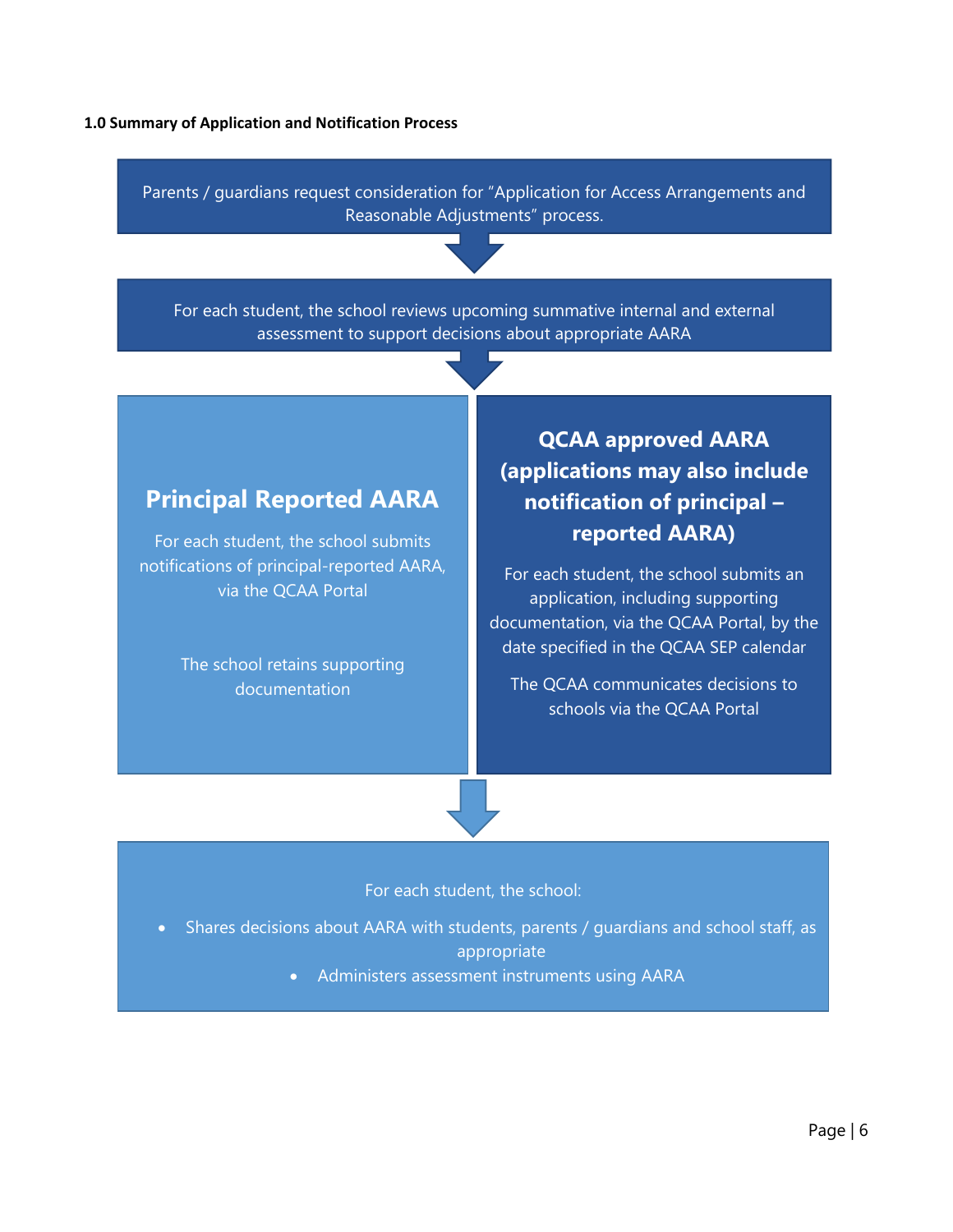# **2.0 Roles and Responsibilities**

Under the Australian Government's [Disability Standards for Education 2005](https://docs.education.gov.au/node/16354) (DSE), educational authorities such as the QCAA, and education institutions such as schools, learning providers and school registered training organisations (RTOs) are obliged to make access arrangements and reasonable adjustments (AARA), and are responsible for consulting with students and parents/carers about AARA.

# **2.1 Schools**

Each school is responsible for administering assessment within the requirements of the relevant syllabus and meeting quality assurance processes for Applied, Applied (Essential), General and General (Extension), General (Senior External Examinations) subjects and Short Courses. In making decisions about AARA, schools are required to consider what access arrangements or adjustments to assessment conditions are reasonable in the context of the eligible student's disability, impairment, medical condition or circumstances. For each application, AARA are considered for all the student's enrolled subjects. AARA may vary by subject depending on the assessment requirements of the subject. Schools:

- check the accuracy of information supplied in the AARA application (se[e Section 6.5: Application and](https://www.qcaa.qld.edu.au/senior/certificates-and-qualifications/qce-qcia-handbook-2019/6-aara/6.5-application-notification)  [notification process\)](https://www.qcaa.qld.edu.au/senior/certificates-and-qualifications/qce-qcia-handbook-2019/6-aara/6.5-application-notification)
- consider whether a student's application for AARA is consistent with eligibility requirements and clarify with QCAA officers as required
- complete the online application and submit supporting documentation by the due date via the QCAA Portal
- advise the student, parents/carers and assessment supervisor of any principal-reported and QCAAapproved AARA, including providing them with any written notifications from the QCAA
- advise any other learning providers who might be affected by the AARA applied for.

The principal or principal's delegate may identify a suitable school staff member for managing applications for AARA. For external assessment, when a student is enrolled with more than one learning provider, the main learning provider is responsible for submitting the application for AARA on behalf of the student. Schools may contact the QCAA for more information about AARA by emailing  $\arccos \theta$  gcaa.gld.edu.au.

### **2.2 The QCAA**

The QCAA sets and amends the directions for assessment under its powers and functions listed in the *[Education](https://www.legislation.qld.gov.au/view/html/inforce/current/act-2014-003)  [\(Queensland Curriculum and Assessment Authority\) Act 2014](https://www.legislation.qld.gov.au/view/html/inforce/current/act-2014-003)* and the [Education \(Queensland Curriculum and](https://www.legislation.qld.gov.au/view/html/asmade/sl-2014-0126)  [Assessment Authority\) Regulation 2014](https://www.legislation.qld.gov.au/view/html/asmade/sl-2014-0126) (QCAA Regulation). The QCAA is authorised to approve AARA for summative internal assessment, external assessment, Short Courses and Senior External Examinations. QCAA:

- supports schools in understanding eligibility and the application process for AARA
- consults with relevant school staff about student applications for AARA
- monitors notifications of principal-reported AARA from schools
- determines QCAA-approved AARA and notifies schools of decisions via the QCAA Portal.

From [<https://www.qcaa.qld.edu.au/senior/certificates-and-qualifications/qce-qcia-handbook-2019/6-aara/6.2-roles-responsibilities>](https://www.qcaa.qld.edu.au/senior/certificates-and-qualifications/qce-qcia-handbook-2019/6-aara/6.2-roles-responsibilities)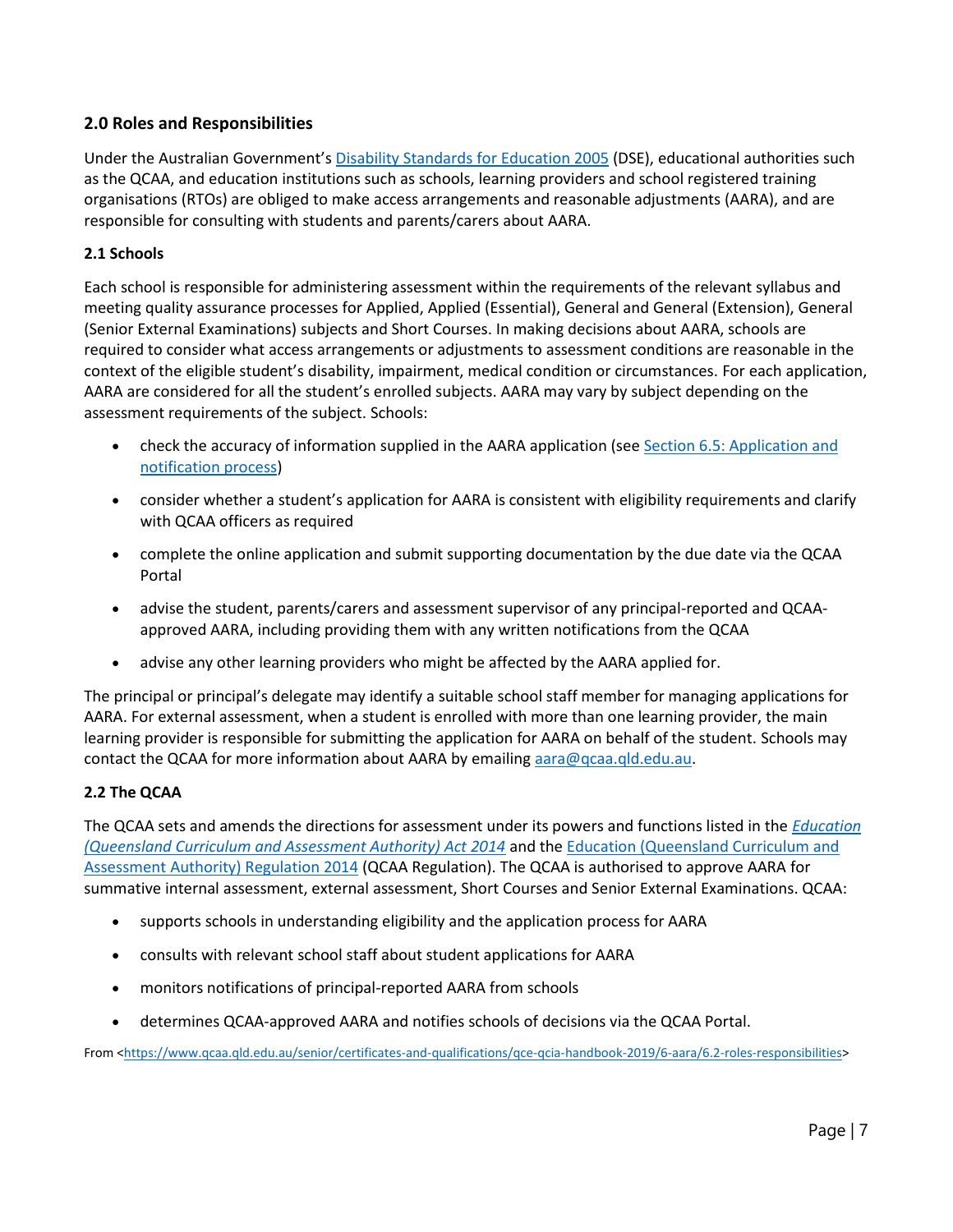# **3.0 Eligibility**

# **3.1 AARA Eligibility**

AARA are provided to minimise, as much as possible, barriers for a student whose disability, impairment, medical condition or other circumstances may affect their ability to read, respond to or participate in assessment. These barriers fall into three broad categories:

- permanent
- temporary
- intermittent.

The QCAA uses broad application categories for AARA eligibility:

- cognitive
- physical
- sensory
- social/emotional.

The definition of 'disability' used in the [DDA](https://www.legislation.gov.au/Details/C2016C00763) is broad. It includes physical, intellectual, psychiatric, sensory, neurological and learning disabilities. It also includes physical disfigurement, and the presence in the body of disease-causing organisms. Students may also be eligible for AARA where illness and misadventure (i.e. unforeseen circumstances) or other situations may prevent students from demonstrating their learning, knowledge and skill in internal and/or external summative assessment. The QCAA will also consider applications for certain cultural obligations or personal circumstances (see [Section 6.6: Illness and misadventure\)](https://www.qcaa.qld.edu.au/senior/certificates-and-qualifications/qce-qcia-handbook-2019/6-aara/6.6-illness-misadventure). For more information about supporting documentation required for different eligibility categories and possible adjustments se[e Section 6.5.1: Supporting documentation.](https://www.qcaa.qld.edu.au/senior/certificates-and-qualifications/qce-qcia-handbook-2019/6-aara/6.5-application-notification)

*From [<https://www.qcaa.qld.edu.au/senior/certificates-and-qualifications/qce-qcia-handbook-2019/6-aara/6.3-eligibility](https://www.qcaa.qld.edu.au/senior/certificates-and-qualifications/qce-qcia-handbook-2019/6-aara/6.3-eligibility)*

### **3.2 Ineligibility**

Students are **not** eligible for AARA on the following grounds:

- unfamiliarity with the English language
- teacher absence or other teacher-related difficulties
- matters that the student could have avoided (e.g. misreading an examination timetable, misreading instructions in examinations)
- matters of the student's or parent's/carer's own choosing (e.g. family holidays)
- matters that the school could have avoided (e.g. incorrect enrolment in a subject).

*From [<https://www.qcaa.qld.edu.au/senior/certificates-and-qualifications/qce-qcia-handbook-2019/6-aara/6.3-eligibility>](https://www.qcaa.qld.edu.au/senior/certificates-and-qualifications/qce-qcia-handbook-2019/6-aara/6.3-eligibility)*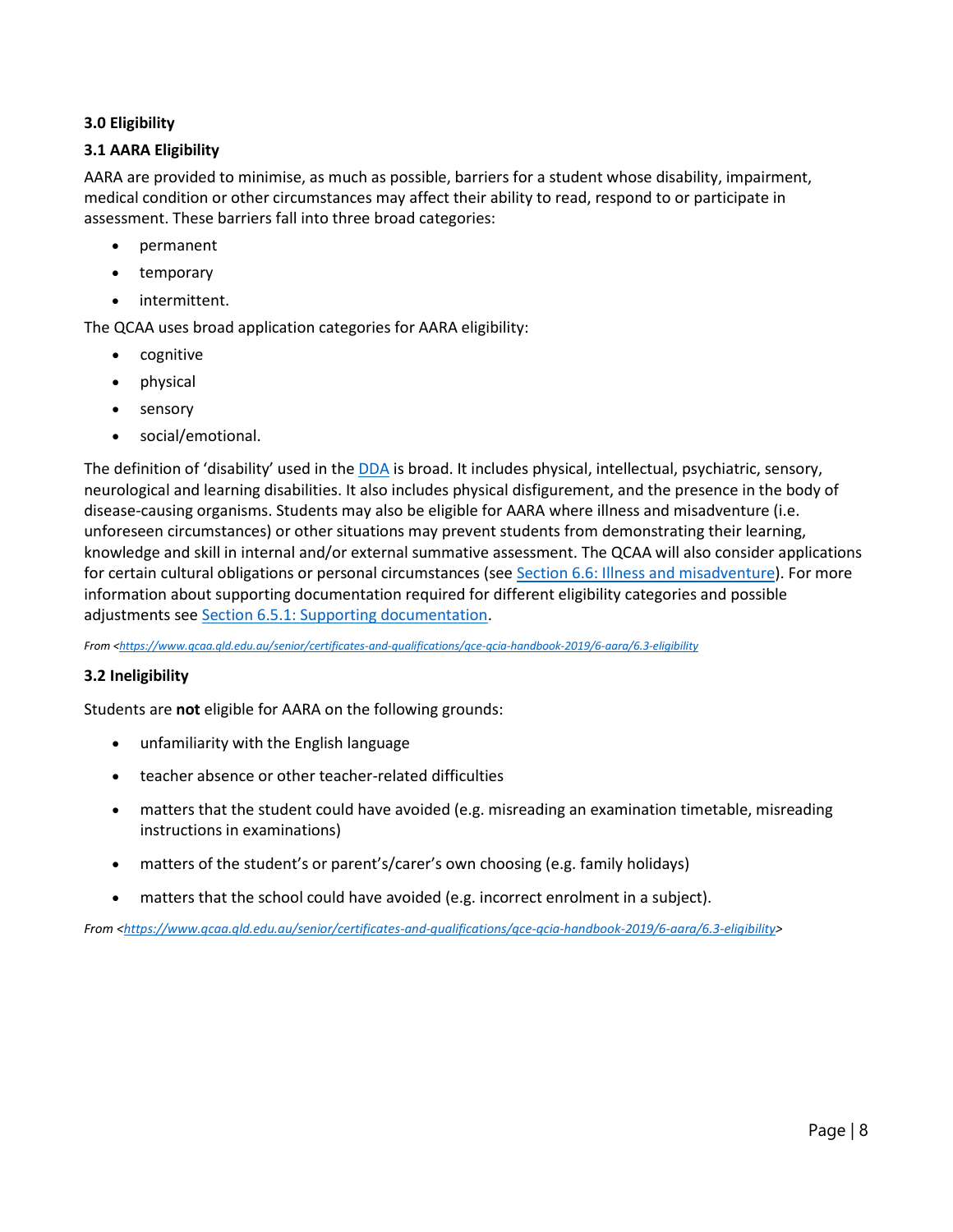#### **4.0 Principles to inform AARA**

The following principles inform the decisions schools make about AARA.

- **Consultation** Decisions are made in consultation with the eligible student and, when appropriate, parents/carers, relevant school staff and the QCAA. Schools ensure they maintain respect for the dignity and privacy of the student, parents/carers and associates throughout the application and implementation of AARA.
- **Timeliness** AARA are planned and negotiated as early as possible so that eligible students are supported appropriately to participate in, and complete the requirements for, a course of study and assessment. Schools identify and minimise barriers that prevent students from demonstrating their current knowledge and skills. Reasonable adjustments are made to assessment conditions to make assessment accessible for all students (see [DSE](https://docs.education.gov.au/node/16354) s. 3.4) so that students have opportunities to demonstrate the assessed knowledge and skills.
- **Standards-based assessment** The relevant exit or reporting standards are used to make judgments about student achievement. The school is required to maintain the intent and rigour of assessment and any other requirements or components that are inherent or essential to a course of study (se[e DSE](https://docs.education.gov.au/node/16354) s. 3.4). Assessment standards and instrument-specific marking guides (ISMGs) are used to make judgments about student work and are not modified. Actual achievement is assessed using evidence provided in student responses, rather than perceived ability or potential achievement.
- **Effects of AARA** Schools consider the effect of AARA on the student, including the effect on the student's ability to achieve learning outcomes, participate in courses of study and the effect on their independence and demonstration of their knowledge and skills. Students should have opportunities to demonstrate a response to assessment that is their own work. AARA are applied on a case-by-case basis with both the individual student needs and the assessment technique or task taken into consideration. Schools consider the identified disability, impairment and/or medical condition and the functional impact on the student's capacity to undertake particular requirements of an assessment. A student may not need or want adjustments for some assessment techniques or instruments or may need different adjustments in different assessments.
- **Flexibility** Schools review the AARA provided and assess whether changes are needed over the duration of a student's schooling to allow for the changing needs of the student over time. AARA are specific to the individual needs of each student, subject and assessment instrument. Schools make decisions about AARA for Units 1 and 2. They ensure that for Applied, Applied (Essential) and General subjects the AARA implemented for an eligible student for assessment in Units 1 and 2 are aligned to those that are available for summative assessment in Units 3 and 4. The provision of AARA for assessment in Units 1 and 2 by a school is not a guarantee that students will be provided the same access or the same adjustments for assessment in Units 3 and 4.

*From [<https://www.qcaa.qld.edu.au/senior/certificates-and-qualifications/qce-qcia-handbook-2019/6-aara/6.1-principles>](https://www.qcaa.qld.edu.au/senior/certificates-and-qualifications/qce-qcia-handbook-2019/6-aara/6.1-principles)*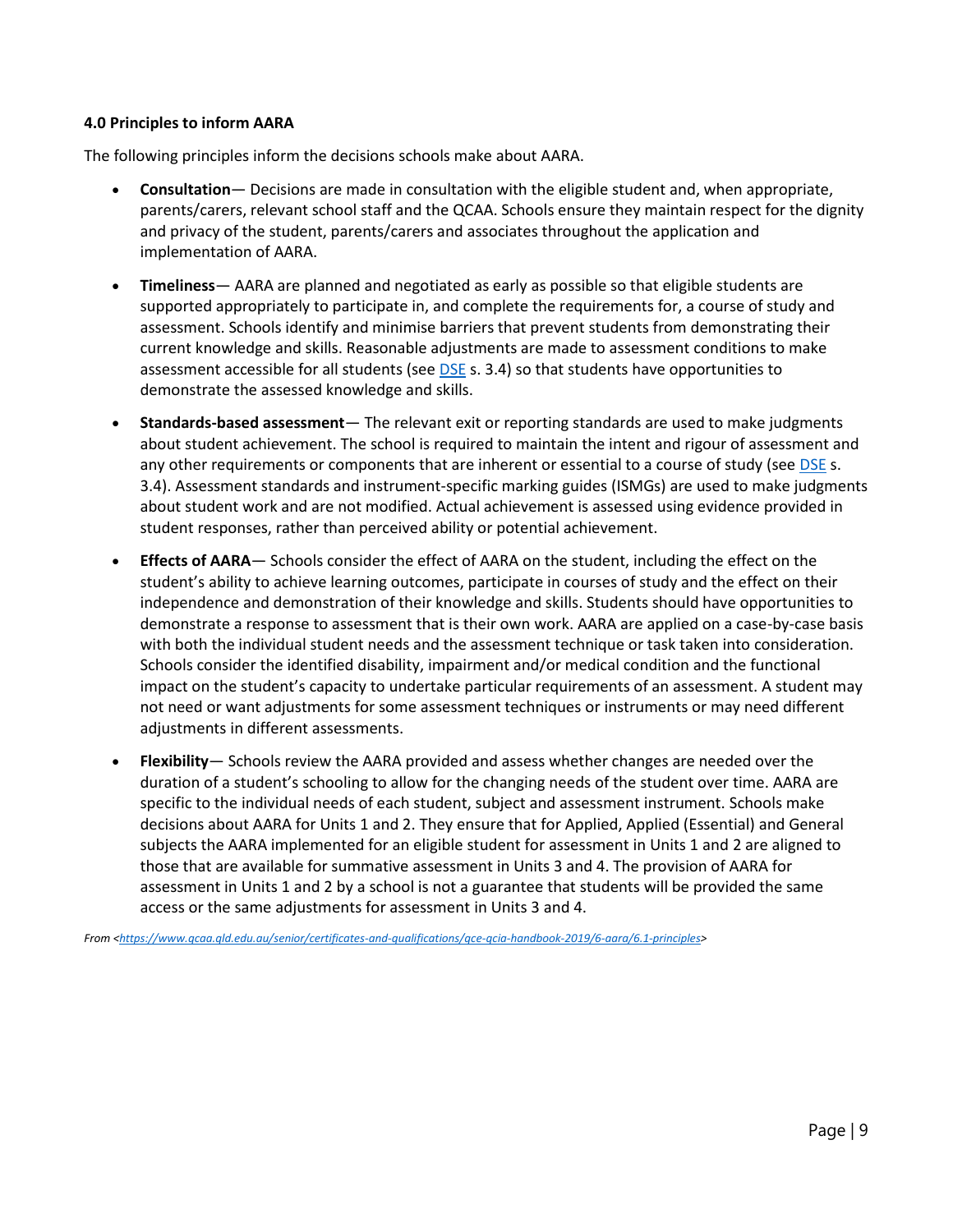# **5.0 Reporting and approving AARA**

Access arrangements and reasonable adjustments (AARA) for summative assessment in Applied, Applied (Essential), General, General (Extension), General (Senior External Examination) syllabuses and Short Courses may be either principal-reported or QCAA-approved.

# **5.1 Principal-reported AARA**

Principal-reported AARA are specific practical arrangements and adjustments authorised by the principal or principal's delegate for an eligible student.

In approving AARA, a principal or principal's delegate must:

- be reasonably satisfied that the need for the AARA exists
- be able to provide evidence to justify the decision.

Schools must notify the QCAA, via the QCAA Portal, of principal-reported AARA for students undertaking summative internal assessment in Units 3 and 4 of Applied, Applied (Essential), General and General (Extension) subjects, and for summative external assessment in General, General (Extension) and General (Senior External Examination) subjects. Schools retain supporting documentation for principal-reported AARA (see [Section 6.5:1](https://www.qcaa.qld.edu.au/senior/certificates-and-qualifications/qce-qcia-handbook-2019/6-aara/6.5-application-notification)  [Supporting documentation\)](https://www.qcaa.qld.edu.au/senior/certificates-and-qualifications/qce-qcia-handbook-2019/6-aara/6.5-application-notification). Schools may be required to supply a copy of supporting documentation as part of the quality assurance processes for AARA or as part of a review process (see [Section 6.7: Reviewing a QCAA](https://www.qcaa.qld.edu.au/senior/certificates-and-qualifications/qce-qcia-handbook-2019/6-aara/6.7-reviewing-a-decision)[approved AARA decision\)](https://www.qcaa.qld.edu.au/senior/certificates-and-qualifications/qce-qcia-handbook-2019/6-aara/6.7-reviewing-a-decision).The QCAA publishes timelines for principal-reported AARA to enable schools to meet their reporting requirements.

*From [<https://www.qcaa.qld.edu.au/senior/certificates-and-qualifications/qce-qcia-handbook-2019/6-aara/6.4-reporting-approving>](https://www.qcaa.qld.edu.au/senior/certificates-and-qualifications/qce-qcia-handbook-2019/6-aara/6.4-reporting-approving)* 

### **5.2 QCAA-approved AARA**

The QCAA is responsible for approving identified AARA for students undertaking summative assessment in Units 3 and 4 of Applied, Applied (Essential), General and General (Extension) subjects, summative assessment for Short Courses and for external assessment in General, General (Extension) and General (Senior External Examination) subjects, as defined in the table below*.* QCAA-approved AARA are specific practical arrangements and adjustments that can only be approved by the QCAA following consideration of supporting documentation submitted with the AARA application via the QCAA Portal. Schools must submit applications for QCAA-approved and/or notify principal-reported AARA to the QCAA on students' behalf, via the QCAA Portal.

| <b>Type of assessment</b>                                                 | <b>Adjustment</b>                                                                                                                                                                                                   |
|---------------------------------------------------------------------------|---------------------------------------------------------------------------------------------------------------------------------------------------------------------------------------------------------------------|
| Summative assessment -<br>internal examination                            | • extra time and/or rest breaks                                                                                                                                                                                     |
| Summative external<br>assessment or Senior<br><b>External Examination</b> | extra time and/or rest breaks<br>$\bullet$<br>format of papers<br>$\bullet$<br>assistance<br>$\bullet$<br>assistive technology, including the use of a computer<br>$\bullet$<br>a reader and/or scribe<br>$\bullet$ |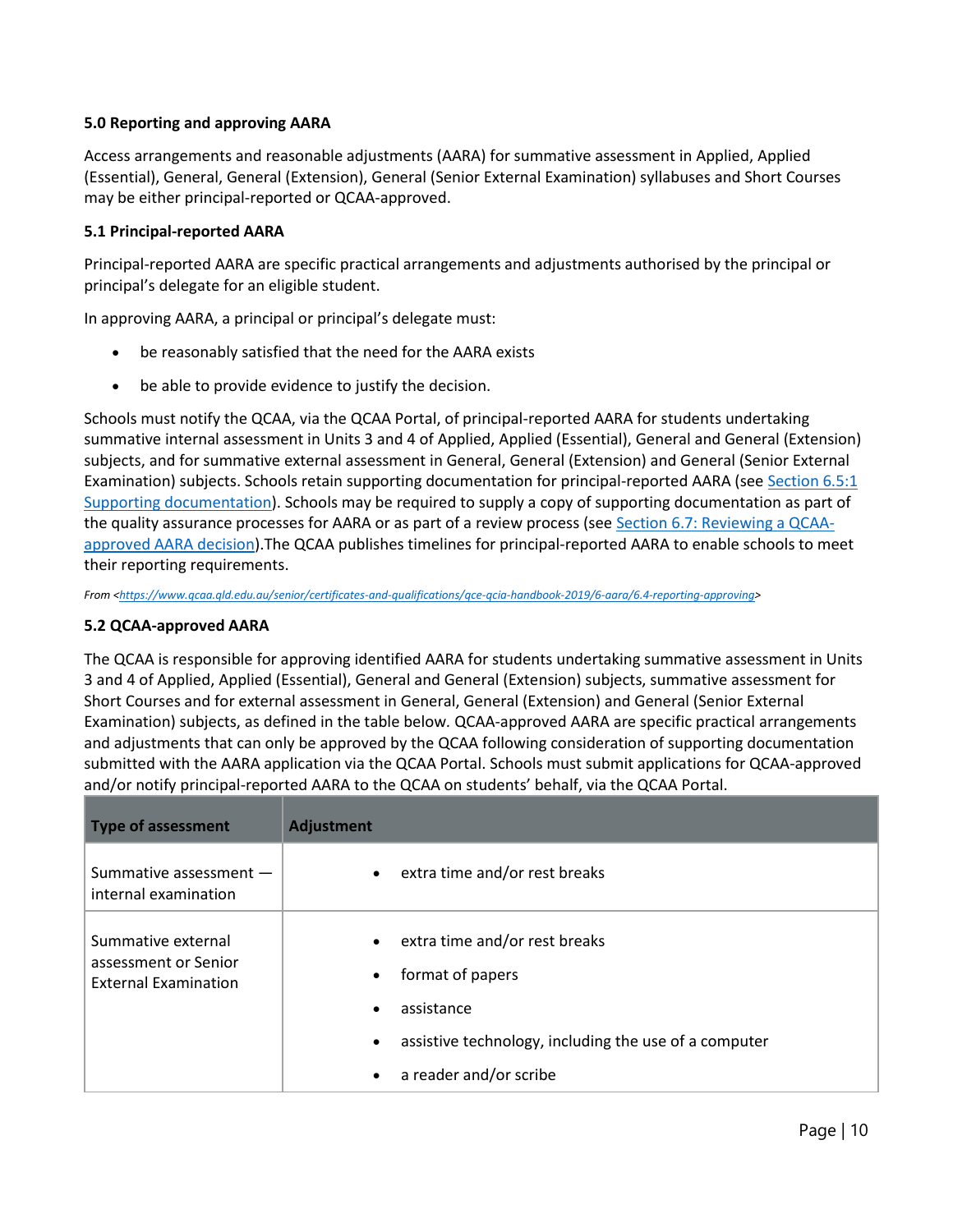| a change of venue or request for alternate venue (changes to<br>$\bullet$<br>rooms should be recorded)                                                          |
|-----------------------------------------------------------------------------------------------------------------------------------------------------------------|
| any adjustments not identified as principal-reported in the table in<br>$\bullet$<br>Section 6.4.4: Possible access arrangements and reasonable<br>adjustments. |

#### **Summary of the adjustments for which schools are required to apply to the QCAA**

*From [<https://www.qcaa.qld.edu.au/senior/certificates-and-qualifications/qce-qcia-handbook-2019/6-aara/6.4-reporting-approving>](https://www.qcaa.qld.edu.au/senior/certificates-and-qualifications/qce-qcia-handbook-2019/6-aara/6.4-reporting-approving)* 

#### **6.0 Making decisions about AARA**

The principal is responsible for making decisions about the type of AARA and for following guidelines about recording information and seeking QCAA approval. When making decisions for principal-reported AARA or when QCAA approval is required, they make decisions based on the particular context for an eligible individual student, for a particular assessment. Principals consider the limitations and restrictions and functional impact of the disability, impairment, medical condition or other circumstances and the specific types of adjustments that allow each student to access the assessment and/or demonstrate what they know or can do. The decisions about adjustments may not be the same for every student or the same for each student for every assessment.

The adjustment/s should not prevent the student from demonstrating the objectives of the assessment.

The decisions may involve an adjustment to:

- how the instrument is presented to the student (e.g. for a student with a hearing impairment verbal instruction may be provided as written instructions)
- how the student responds to the assessment (e.g. a student with dyspraxia may complete the assessment using a computer with approved software)
- the time allowed (e.g. a student with attention deficit hyperactivity disorder (ADHD) may have 5 minutes per half-hour extra time provided in supervised assessment)
- the scheduling (e.g. a student completes an assessment at a later time than others because of a car accident on the day of the assessment)
- the environment in which the assessment is undertaken (e.g. a student may sit in a different room to the other students as they need a reader)
- the mode of the assessment (e.g. a student with diagnosed anxiety may complete a spoken assessment by pre-recording their response, rather than responding in front of the class).

*From [<https://www.qcaa.qld.edu.au/senior/certificates-and-qualifications/qce-qcia-handbook-2019/6-aara/6.4-reporting-approving>](https://www.qcaa.qld.edu.au/senior/certificates-and-qualifications/qce-qcia-handbook-2019/6-aara/6.4-reporting-approving)*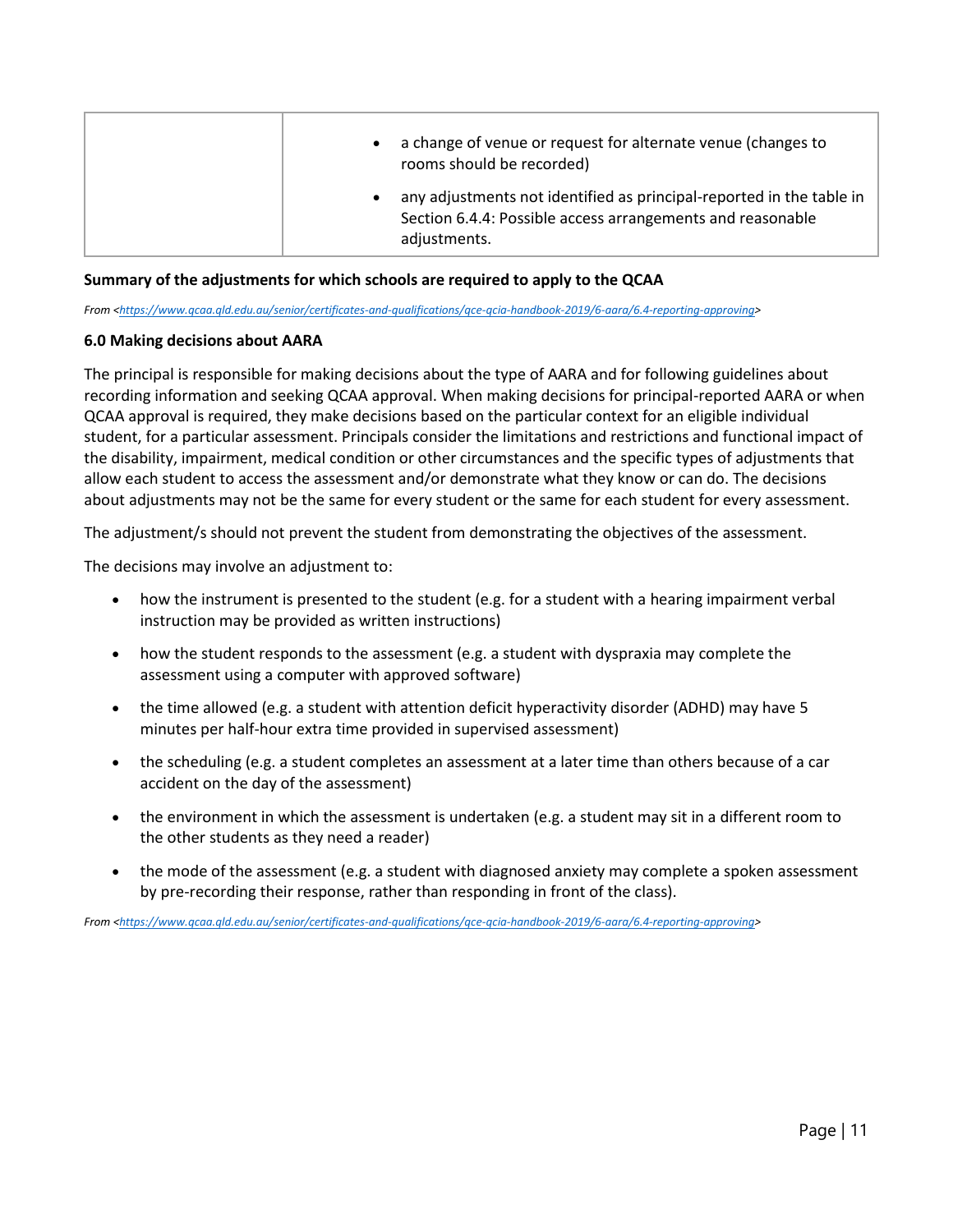### **7.0 Possible access arrangements and reasonable adjustments**

The following table summarises possible principal-reported and QCAA-approved AARA. It is not exhaustive. Each individual student's circumstances should be considered on a 'case by case' basis, while balancing the interests of the individual and other parties. Schools are encouraged to contact the QCAA for pre-application advice about students' needs for any adjustments not listed or where there are complex or extensive adjustments. Email [aara@qcaa.qld.edu.au.](mailto:aara.qcaa.qld.edu.au)

| <b>AARA</b>                     | Description of possible adjustments to assessment and/or<br>conditions                                                                                                                                                                                                                                                                                                                                             | Approval type                       |                                     |                                   |
|---------------------------------|--------------------------------------------------------------------------------------------------------------------------------------------------------------------------------------------------------------------------------------------------------------------------------------------------------------------------------------------------------------------------------------------------------------------|-------------------------------------|-------------------------------------|-----------------------------------|
|                                 |                                                                                                                                                                                                                                                                                                                                                                                                                    | Summative<br>internal<br>assessment | Summative<br>external<br>assessment | Senior<br>External<br>Examination |
| Alternative<br>format<br>papers | Examples include:<br>braille<br>A4 to A3 enlargement<br>electronic format<br>$\bullet$<br>large print papers, e.g. N18, N24, N36<br>black-and-white materials.                                                                                                                                                                                                                                                     | Principal-<br>reported              | QCAA-<br>approved                   |                                   |
| Assistance                      | Examples include:<br>a teacher aide assisting with manipulation of<br>equipment and other practical tasks<br>a supervisor using the student's name in reading<br>assessment instructions, providing support and<br>reassurance, and prompting the student to start<br>or continue writing / undertaking the assessment<br>task.                                                                                    | Principal-<br>reported              | QCAA-<br>approved                   |                                   |
| Assistive<br>technology         | Examples include:<br>amplification system<br>speech-to-text application<br>magnification application.<br>The types of assistive technology that the student may<br>use to complete assessment will depend on variable<br>factors, including the nature and severity of the student's<br>disability and/or impairment and the functional impact<br>related to the type and purpose of the assessment<br>instrument. | Principal-<br>reported              | QCAA-<br>approved                   |                                   |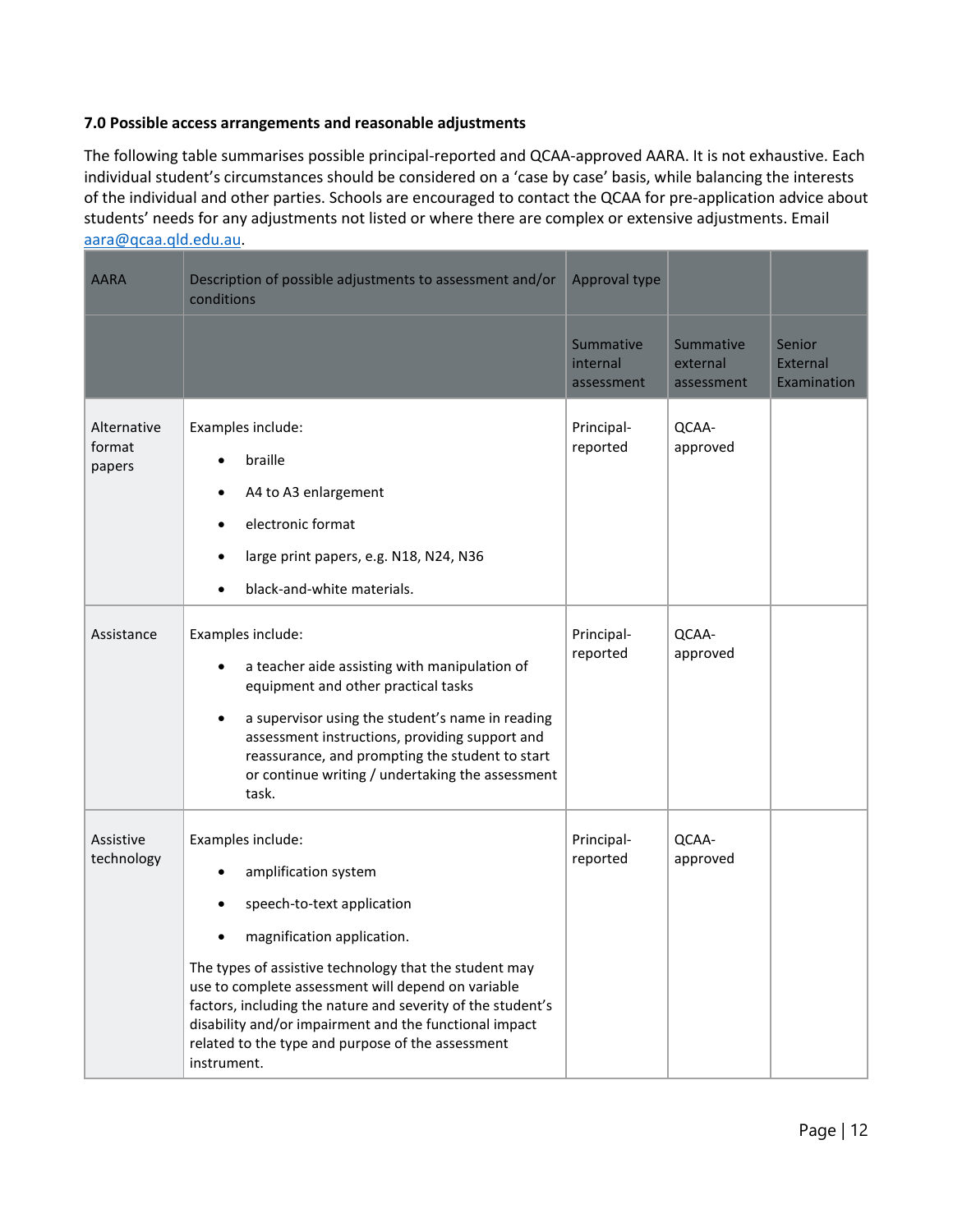| Bite-sized<br>food       | The student may take a sufficient quantity of bite-sized<br>food in a clear container into the assessment room. Food<br>must be unobtrusive in nature, i.e. not crunchy, strong-<br>smelling or wrapped in noisy packaging.                                                                 | Principal-<br>reported | Principal-<br>reported |  |
|--------------------------|---------------------------------------------------------------------------------------------------------------------------------------------------------------------------------------------------------------------------------------------------------------------------------------------|------------------------|------------------------|--|
| Comparable<br>assessment | An alternative comparable assessment that has not<br>previously been administered to students in the subject<br>cohort, may be administered on a different date.                                                                                                                            | Principal-<br>reported | Not<br>applicable      |  |
| Computer                 | Desktop computer or laptop computer with an approved<br>software application.                                                                                                                                                                                                               | Principal-<br>reported | QCAA-<br>approved      |  |
|                          | Further information about computers and document<br>formatting is supplied with the AARA decision letter for<br>external assessment and is also available in the Computers<br>information sheet via the QCAA Portal. Schools should<br>provide this information sheet to eligible students. |                        |                        |  |

Summary of possible principal-reported and QCAA-approved AARA

*From [<https://www.qcaa.qld.edu.au/senior/certificates-and-qualifications/qce-qcia-handbook-2019/6-aara/6.4-reporting-approving>](https://www.qcaa.qld.edu.au/senior/certificates-and-qualifications/qce-qcia-handbook-2019/6-aara/6.4-reporting-approving)*

# **8.0 Summary of possible Principal-reported and QCAA-approved AARA**

| <b>AARA</b>                  | Description of possible adjustments to assessment and/or conditions                                                                                                                                                                        | <b>Approval type</b>                       |                                            |                                                        |
|------------------------------|--------------------------------------------------------------------------------------------------------------------------------------------------------------------------------------------------------------------------------------------|--------------------------------------------|--------------------------------------------|--------------------------------------------------------|
|                              |                                                                                                                                                                                                                                            | <b>Summative</b><br>internal<br>assessment | <b>Summative</b><br>external<br>assessment | <b>Senior</b><br><b>External</b><br><b>Examination</b> |
| Alternative<br>format papers | Examples include:<br>braille<br>A4 to A3 enlargement<br>electronic format<br>large print papers, e.g. N18, N24, N36<br>black-and-white materials.                                                                                          | Principal-reported                         | QCAA-<br>approved                          |                                                        |
| Assistance                   | Examples include:<br>a teacher aide assisting with manipulation of equipment and<br>other practical tasks<br>a supervisor using the student's name in reading assessment<br>instructions, providing support and reassurance, and prompting | Principal-reported                         | QCAA-<br>approved                          |                                                        |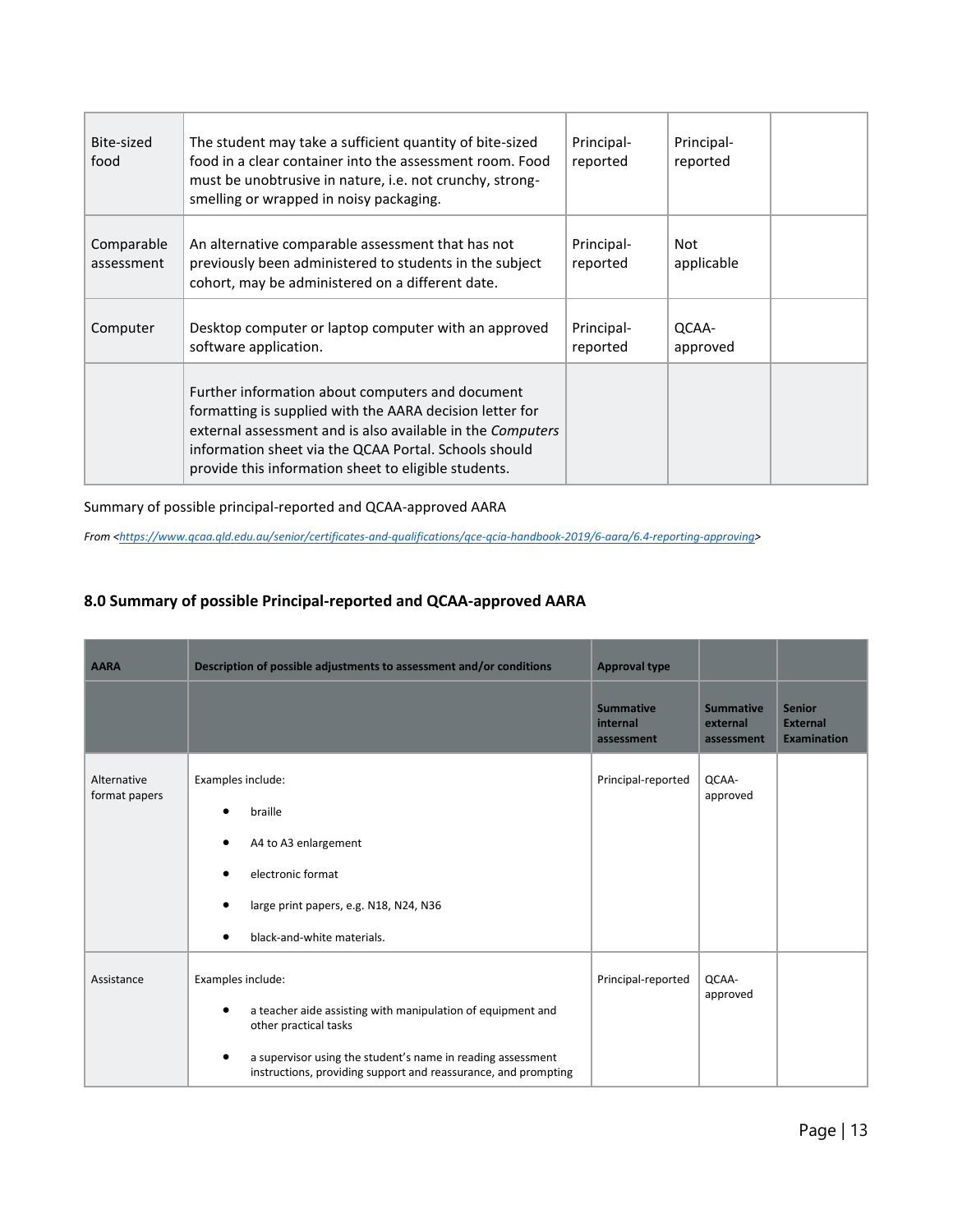|                               | the student to start or continue writing / undertaking the<br>assessment task.                                                                                                                                                                                                                                                                                                                                                                                        |                    |                        |  |
|-------------------------------|-----------------------------------------------------------------------------------------------------------------------------------------------------------------------------------------------------------------------------------------------------------------------------------------------------------------------------------------------------------------------------------------------------------------------------------------------------------------------|--------------------|------------------------|--|
| Assistive<br>technology       | Examples include:<br>amplification system<br>speech-to-text application<br>magnification application.<br>The types of assistive technology that the student may use to complete<br>assessment will depend on variable factors, including the nature and severity<br>of the student's disability and/or impairment and the functional impact<br>related to the type and purpose of the assessment instrument.                                                          | Principal-reported | QCAA-<br>approved      |  |
| Bite-sized food               | The student may take a sufficient quantity of bite-sized food in a clear<br>container into the assessment room. Food must be unobtrusive in nature,<br>i.e. not crunchy, strong-smelling or wrapped in noisy packaging.                                                                                                                                                                                                                                               | Principal-reported | Principal-<br>reported |  |
| Comparable<br>assessment      | An alternative comparable assessment that has not previously been<br>administered to students in the subject cohort, may be administered on a<br>different date.                                                                                                                                                                                                                                                                                                      | Principal-reported | Not<br>applicable      |  |
| Computer                      | Desktop computer or laptop computer with an approved software<br>application.                                                                                                                                                                                                                                                                                                                                                                                         | Principal-reported | QCAA-<br>approved      |  |
|                               | Further information about computers and document formatting is supplied<br>with the AARA decision letter for external assessment and is also available in<br>the Computers information sheet via the QCAA Portal. Schools should<br>provide this information sheet to eligible students.                                                                                                                                                                              |                    |                        |  |
| Drink                         | A drink, other than water, that is required for a medical reason into the<br>assessment room in a clear, unlabelled bottle.                                                                                                                                                                                                                                                                                                                                           | Principal-reported | Principal-<br>reported |  |
| <b>Diabetes</b><br>management | Examples include:<br>bite-sized food<br>drink<br>blood-glucose monitoring equipment<br>rest breaks to eat, measure blood-glucose level or access toilet<br>٠<br>facilities<br>medication<br>٠<br>varied seating and rest time for the practical aspects of managing<br>the condition.<br>Further information is available in the Diabetes management information<br>sheet via the QCAA Portal. Schools are to provide this information sheet to<br>eligible students. | Principal-reported | Principal-<br>reported |  |
| Extension                     | An extension to the due date for submission or completion of an:                                                                                                                                                                                                                                                                                                                                                                                                      | Principal-reported | Not<br>applicable      |  |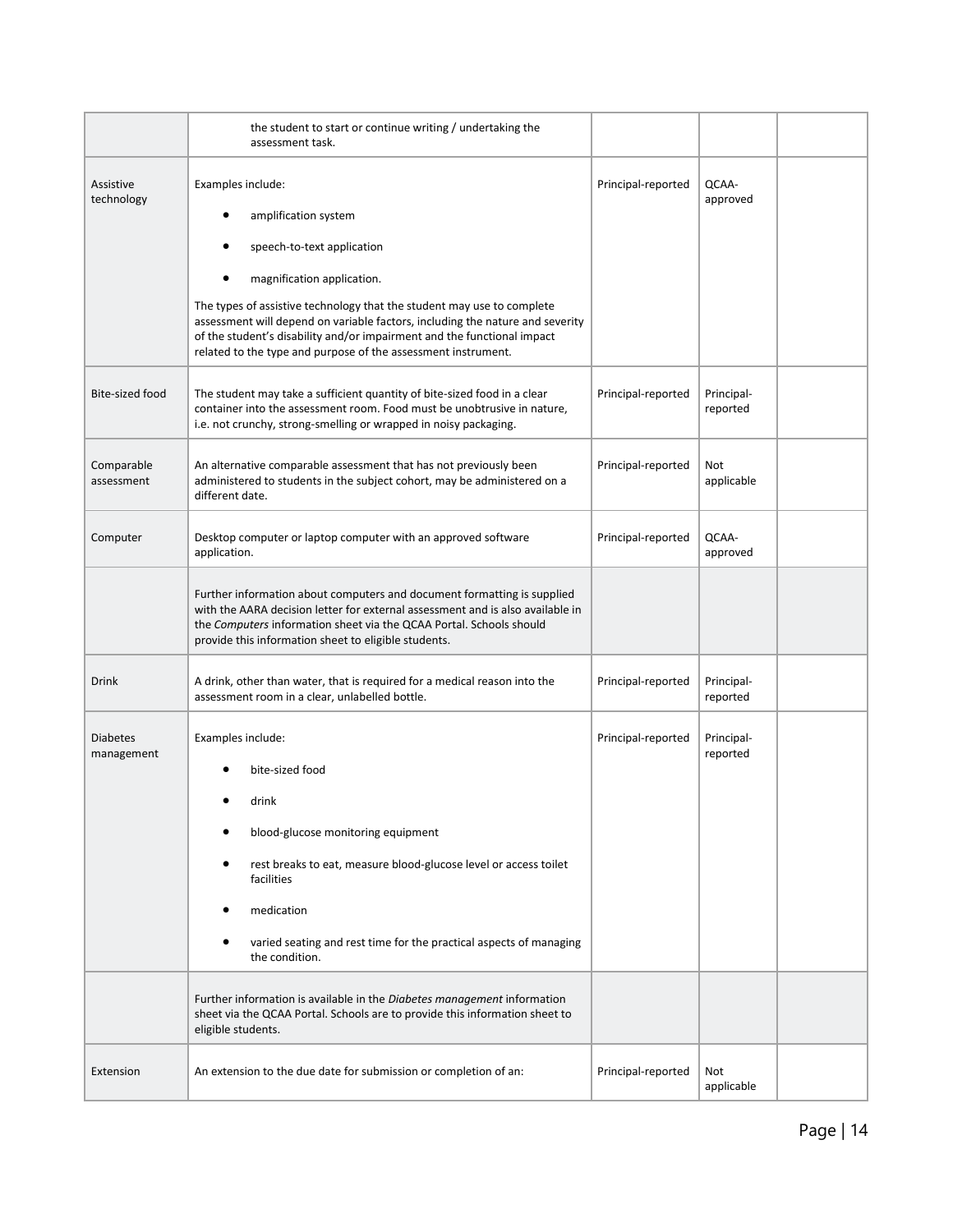|                                          | extended response project or<br>performance or<br>non-examination.                                                                                                                                                                                                    |                                                                                                        |                        |  |
|------------------------------------------|-----------------------------------------------------------------------------------------------------------------------------------------------------------------------------------------------------------------------------------------------------------------------|--------------------------------------------------------------------------------------------------------|------------------------|--|
| Extra time                               | Additional working time at the rate of five minutes per half hour of<br>examination assessment time.                                                                                                                                                                  | QCAA-approved                                                                                          | QCAA-<br>approved      |  |
| Individual<br>instructions               | A clean, unannotated copy of the written instructions.<br>The written instructions will be available for external assessment as a PDF<br>document via the QCAA Portal for each subject. Schools should provide this<br>document to eligible students.                 | Principal-reported                                                                                     | Principal-<br>reported |  |
| Medication                               | Only prescribed medication may be taken into the assessment room in a<br>clear container.                                                                                                                                                                             | Principal-reported                                                                                     | Principal-<br>reported |  |
| Physical<br>equipment and<br>environment | Examples include:<br>specialised desk or chair, cushion or pillow, crutches, heat or cold<br>pack, towel, lighting, ventilation, temperature, other physical aid.                                                                                                     | Principal-reported<br>Not reportable as<br>AARA if this is<br>approved equipment<br>for the assessment | Principal-<br>reported |  |
| Reader                                   | A reader that reads the assessment or the student's response aloud as often<br>as the student requests.                                                                                                                                                               | Principal-reported                                                                                     | QCAA-<br>approved      |  |
|                                          | Further information is supplied with the AARA decision letter for external<br>assessment and is also available in the Readers and scribe's information<br>sheet via the QCAA Portal. Schools should provide this information sheet to<br>eligible students.           |                                                                                                        |                        |  |
| <b>Rest breaks</b>                       | Time to rest at the rate of five minutes per half hour of assessment time,<br>taken at any time during the assessment.                                                                                                                                                | QCAA-approved                                                                                          | QCAA-<br>approved      |  |
|                                          | Further information is supplied in the Rest breaks information sheet via the<br>QCAA Portal. Schools should provide this information sheet to eligible<br>students.                                                                                                   |                                                                                                        |                        |  |
| Scribe                                   | Work with someone who transcribes the student's verbal response or<br>directions during the assessment.                                                                                                                                                               | Principal-reported                                                                                     | QCAA-<br>approved      |  |
|                                          | Further information is supplied with the AARA decision letter for external assessment and is also available in the Readers and<br>scribes information sheet via the QCAA Portal. Schools should provide this information sheet to eligible students.                  |                                                                                                        |                        |  |
| Varied seating                           | Varied seating, if needed, is determined by the school external assessment<br>coordinator or supervisor. Options include:<br>single student supervision (separate from the main assessment<br>$\bullet$<br>room at the same assessment venue, e.g. if using a reader) | Principal-reported                                                                                     | Principal-<br>reported |  |
|                                          | small group supervision (separate from the main assessment<br>$\bullet$<br>room at the same assessment venue, e.g. the group of students<br>needs rest breaks)                                                                                                        |                                                                                                        |                        |  |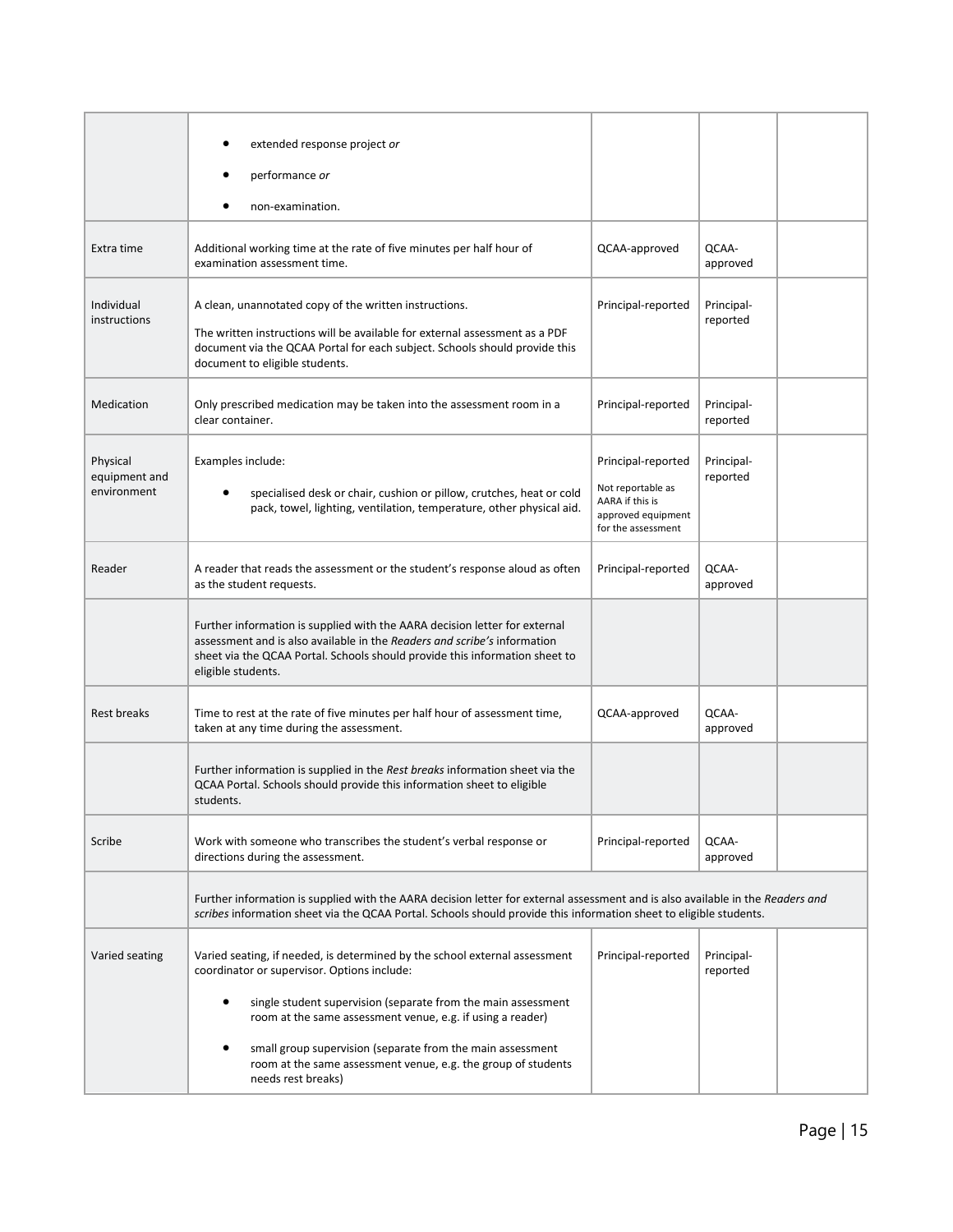|                       | seated at the back, front or side of the main assessment room,<br>e.g. a student with a back injury is seated at the back so that they<br>can stand periodically.                                                                                                                                                                                                                                                                                                                             |                    |                        |  |
|-----------------------|-----------------------------------------------------------------------------------------------------------------------------------------------------------------------------------------------------------------------------------------------------------------------------------------------------------------------------------------------------------------------------------------------------------------------------------------------------------------------------------------------|--------------------|------------------------|--|
| Variation to<br>venue | Changes to the assessment venue or assessment room may be made due to<br>severe weather conditions or other incidents.<br>Room changes are not required to be reported unless they impact on the<br>assessment or students, e.g. during an assessment. Schools are required to<br>keep records of student assessment locations through seating plans or other<br>means, as appropriate. Changes need not be separately reported unless they<br>impact on students, e.g. during an assessment. | Principal-reported | OCAA-<br>approved      |  |
| Vision aids           | Examples include:<br>coloured transparency overlay, different lighting, other vision<br>aids.                                                                                                                                                                                                                                                                                                                                                                                                 | Principal-reported | Principal-<br>reported |  |

*From [<https://www.qcaa.qld.edu.au/senior/certificates-and-qualifications/qce-qcia-handbook-2019/6-aara/6.4-reporting-approving>](https://www.qcaa.qld.edu.au/senior/certificates-and-qualifications/qce-qcia-handbook-2019/6-aara/6.4-reporting-approving)*

#### **9.0 Application and notification processes**

The school that is the main learning provider (MLP) must submit applications for QCAA-approved and/or notify principal-reported AARA to the QCAA on students' behalf, via the QCAA Portal. Early applications for all AARA are recommended to ensure timely decisions and confidence for students. Applications submitted close to the due date for assessment should not be for known long-term conditions.

MLPs must submit an application to the QCAA, via the QCAA Portal, for QCAA-approved AARA for students undertaking summative internal and external assessment in Units 3 and 4 of Applied and General subjects, and for assessment in General (Senior External Examination) subjects and Short Courses. The MLP must communicate the QCAA decision and relevant information to any other learning providers who enact the access arrangement or the reasonable adjustment for assessment. Where students do not have an MLP that is a school they should contact the QCAA for application details. For more information see Section 6.5.1: Supporting documentation. MLP's must notify the QCAA, via the QCAA Portal, of principal-reported AARA for students undertaking summative internal assessment in Units 3 and 4 of Applied and General syllabuses, and for assessment in General and General (Senior External Examination) subjects and Short Courses.

*From [<https://www.qcaa.qld.edu.au/senior/certificates-and-qualifications/qce-qcia-handbook-2019/6-aara/6.5-application-notification>](https://www.qcaa.qld.edu.au/senior/certificates-and-qualifications/qce-qcia-handbook-2019/6-aara/6.5-application-notification)*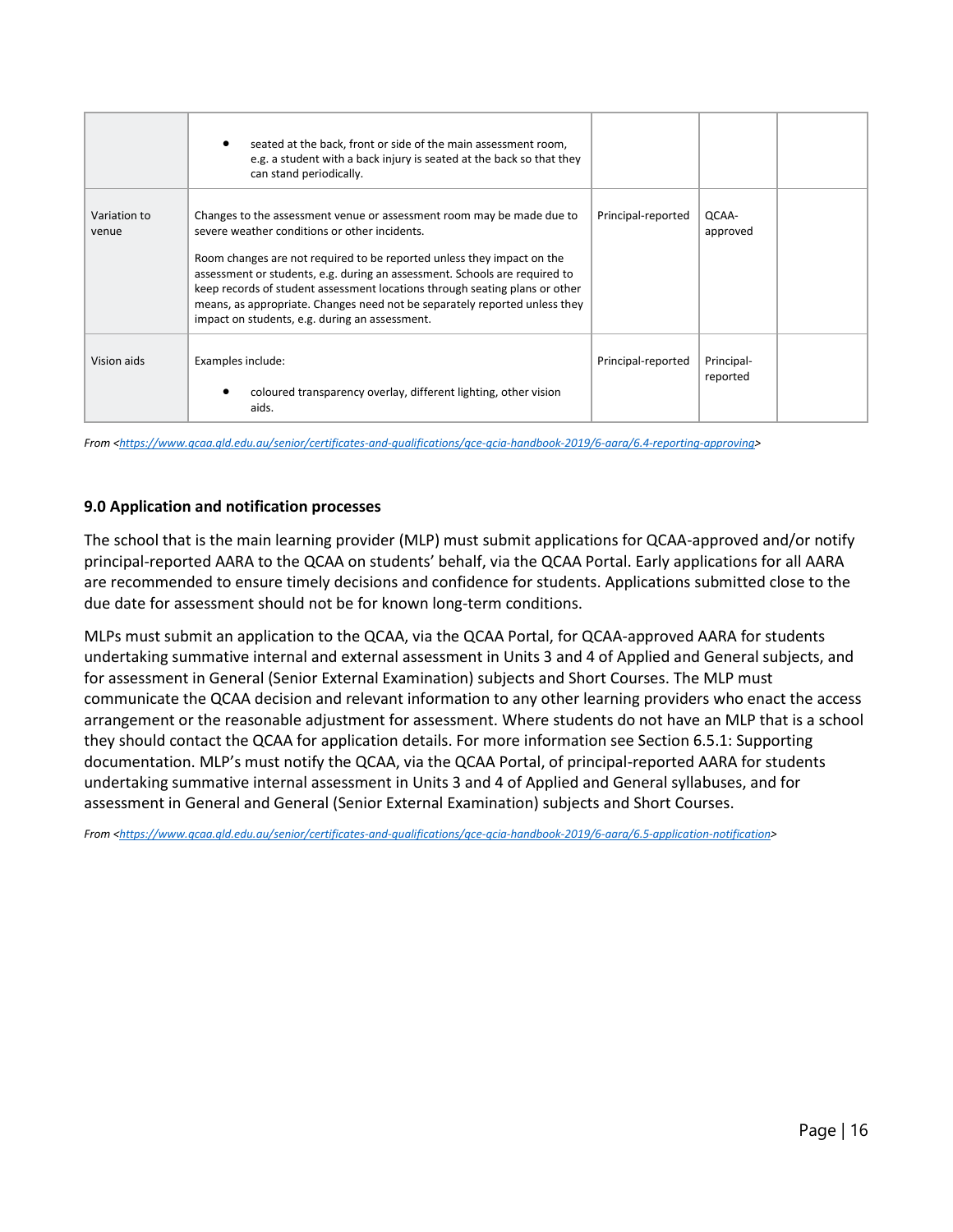## **9.1 Timelines for principal-reported and QCAA-approved AARA**

| <b>Type of AARA</b>                                                              | Unit 3 and 4 General subjects - internal<br>assessments                                                                                                                                                | Unit 3 and 4 General Subjects external assessments and<br><b>General (SEE) subjects</b>                                                                                                                                                                                                                |
|----------------------------------------------------------------------------------|--------------------------------------------------------------------------------------------------------------------------------------------------------------------------------------------------------|--------------------------------------------------------------------------------------------------------------------------------------------------------------------------------------------------------------------------------------------------------------------------------------------------------|
| Alternative format papers, e.g.<br>braille<br>large print                        | Due dates are determined by the school.                                                                                                                                                                | Applications are due by the end of February in the summative<br>year.<br>Late applications may not be considered, as significant advance<br>notice is required for design and production.                                                                                                              |
| QCAA-approved AARA (including in<br>combination with principal-reported<br>AARA) | For existing long-term and chronic<br>conditions - applications are due by<br>completion of Units 1 and 2.<br>For all others, applications are due as soon<br>as possible before the assessment event. | For existing long-term and chronic conditions - applications are<br>due by the end of Term 1 in the summative year.<br>For short-term conditions or temporary injuries that are unlikely<br>to resolve before mid-October - applications are due by the end of<br>Week 5 Term 3 in the summative year. |
| Principal-reported AARA only                                                     | Notification is due prior to the relevant<br>confirmation event (see Section 9.4.1:<br>Confirmation process).                                                                                          | Notification is due by the end of Term 3 in the assessment year.                                                                                                                                                                                                                                       |

Timelines for principal-reported and QCAA-approved AARA

#### **9.2 Supporting Documentation**

#### *School statement*

A school statement is to be submitted with all applications for QCAA-approved AARA. It provides, for each student requiring AARA:

- a detailed overview of the observed impact of the student's disability and/or medical condition on the student's functioning during timed assessment
- a description of how the disability, impairment and/or medical condition is a barrier to the student's access to the assessment and/or to the student's ability to communicate a response to assessment
- a list of the student's previous use of AARA in the school environment and the effectiveness of each AARA in removing barriers for the student in accessing assessment and demonstrating what they know and can do. Students should have AARA in place during teaching and learning for the disability, impairment and/or medical condition.

The school statement should be prepared by the staff member most familiar with the needs of the student in relation to their disability, impairment and/or medical condition. Except with the prior written agreement of the QCAA, applications for QCAA-approved AARA that are submitted by the main learning provider without an appropriate school statement will be declined until the appropriate evidence is provided. (See the QCAA website for more information about submitting the school statement.)

#### **Student statement (optional)**

The student may choose to submit a statement with the application for QCAA-approved AARA about how their disability, impairment and/or medical condition affects them in assessment. However, the absence of a student statement does not disadvantage an AARA application.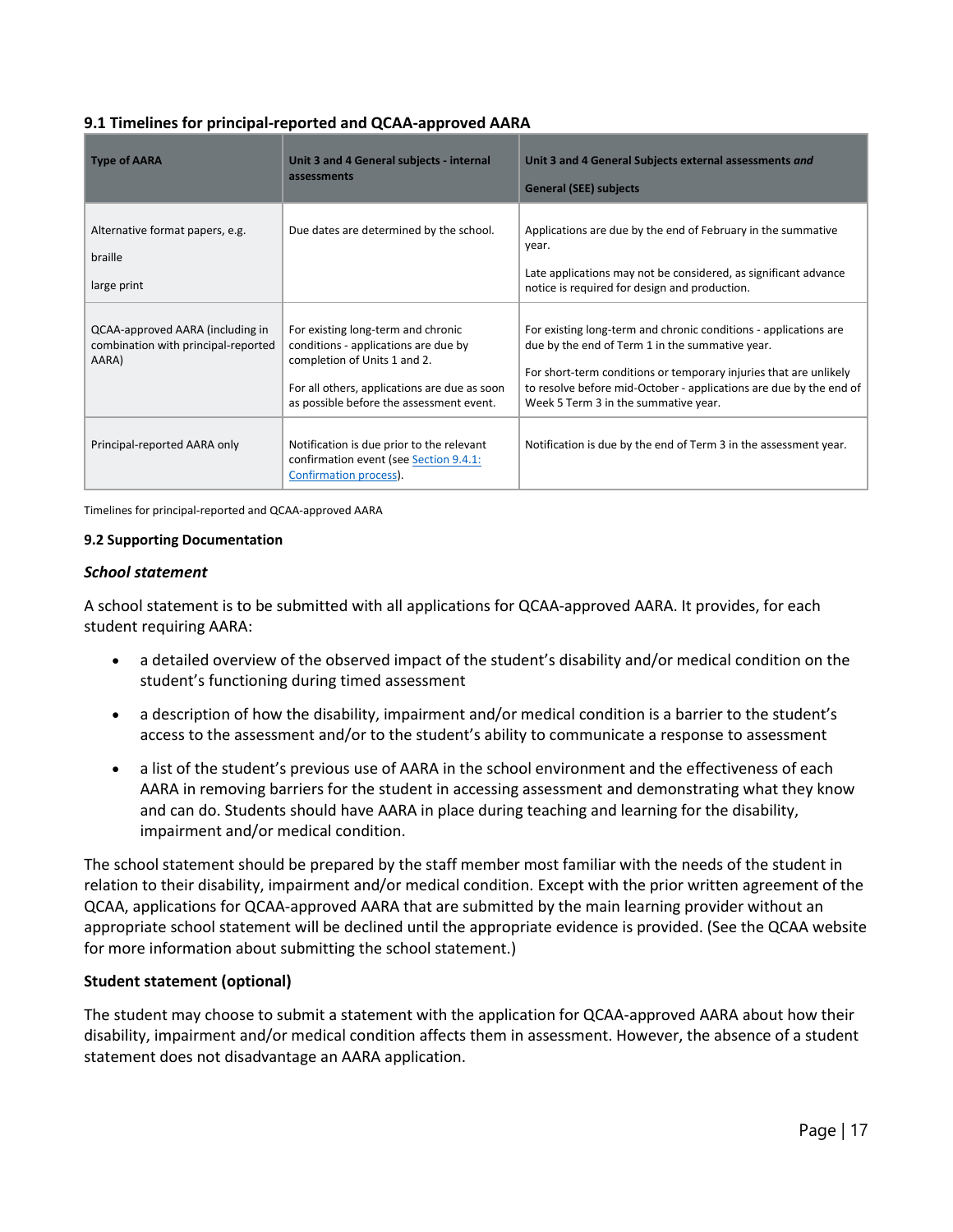# **Medical report**

Notifications of principal-reported AARA and applications for QCAA-approved AARA require the submission of a medical report that provides:

- diagnosis of disability and/or medical condition
- date of diagnosis
- date of occurrence or onset of the disability and/or medical condition
- symptoms, treatment or course of action related to the disability and/or medical condition
- information about how the diagnosed disability, impairment and/or medical condition affects the student participating in assessment, particularly timed assessment when considering external assessment. Also professional recommendations regarding AARA.

The QCAA provides a template which may be used by the medical practitioner who is to complete the report. The medical report can be accessed via the QCAA Portal.

The medical report may be completed by a relevant practitioner who is a general practitioner (GP), medical specialist, or psychologist (registered under Queensland's *Medical Practitioners Registration Act 2001* and/or Queensland's *Psychologists Registration Act* 2001), and who is not related to the student or employed by the school.

Schools contact the QCAA for advice if a student is unable to provide a medical report. (See the QCAA website for more information about the medical report template.)

#### **Evidence of verified disability**

When a student has been verified as part of the Education Adjustment Program (EAP) or an equivalent process, the formal notification of EAP provided by the relevant education authority may substitute for a medical report. This may be considered only when the notification covers the duration of the student's enrolment in subjects for Units 3 and 4 in Applied and General subjects, or the General and General (Extension) subject summative external assessment and Senior External Examination schedules in November, as applicable. Except with the prior written agreement of the QCAA, in cases when verification has expired an updated medical report is required (se[e Currency of supporting documentation\)](https://www.qcaa.qld.edu.au/senior/certificates-and-qualifications/qce-qcia-handbook-2019/6-aara/6.5-application-notification#1).

#### **Other evidence**

For eligible students, supporting documentation may also include:

- teacher observations
- results from standardised academic testing.

Where the condition is not medical, students may supply other relevant evidence including:

- police reports
- official notices.

Schools are to contact QCAA for further advice where the evidence requirements cannot be met due to extenuating circumstances. For principal reported AARA, schools are required to keep supporting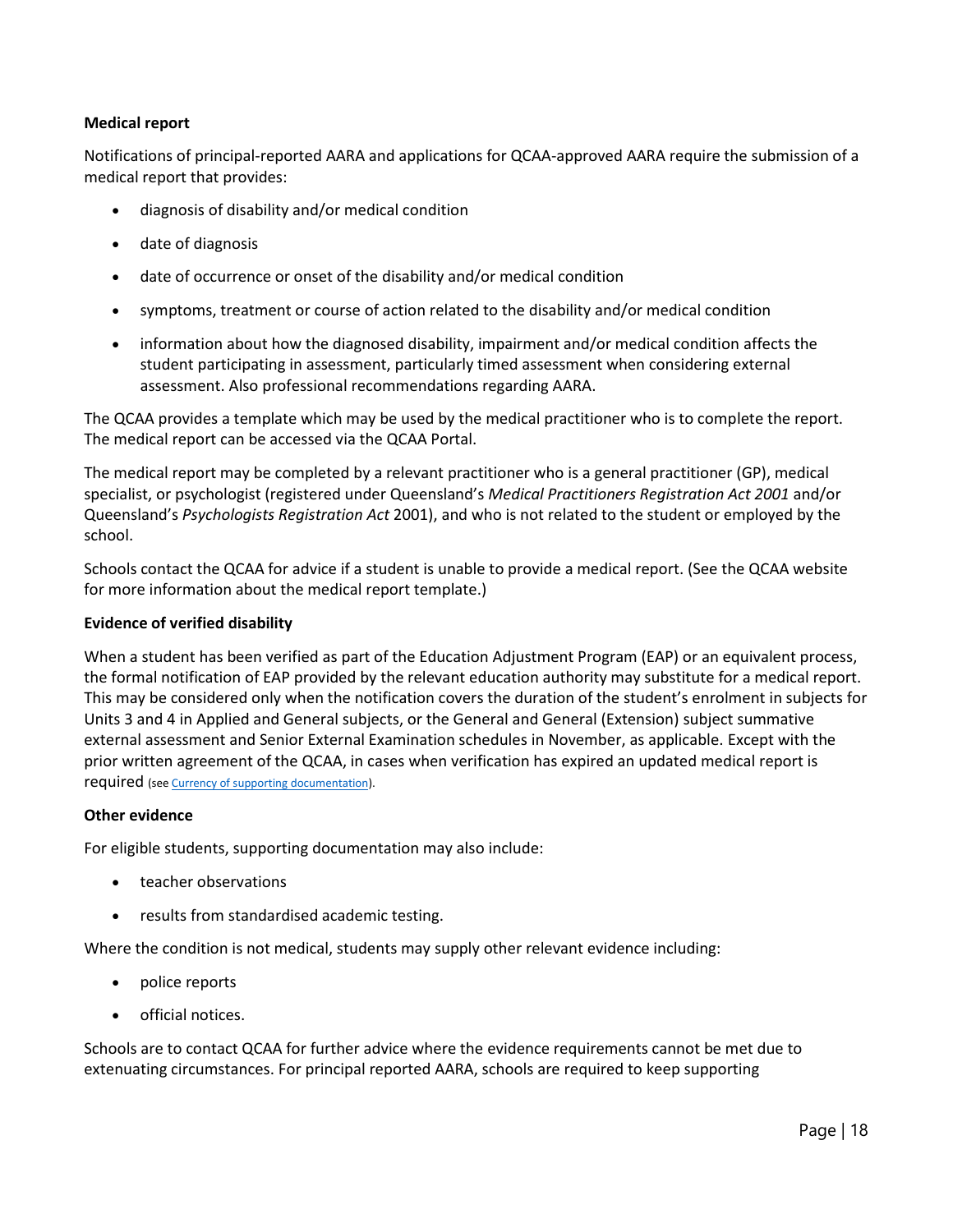documentation at the school and may be required to supply the documentation as part of the quality assurance processes for AARA or as part of a review.

From [<https://www.qcaa.qld.edu.au/senior/certificates-and-qualifications/qce-qcia-handbook-2019/6-aara/6.5-application-notification](https://www.qcaa.qld.edu.au/senior/certificates-and-qualifications/qce-qcia-handbook-2019/6-aara/6.5-application-notification)

**Figure 1: Application and notification processes**



#### **9.3 Currency of supporting documentation**

School statements should be current — they should be written at the time the application for AARA is submitted.

The currency of supporting medical documentation depends on the diagnosed disability, impairment and/or medical condition.

#### **Long-term conditions that are unlikely to improve over time**

Except in exceptional circumstances, and with the prior written agreement of the QCAA, for long-term conditions when the student is not covered by current Education Adjustment Program (EAP) verification or equivalent, medical documentation must be dated no earlier than 1 January of the year of the student's Year 10 enrolment. This means that from the perspective of their Year 12 external assessment schedule, the maximum age of supporting medical documentation allowable is two years and 10 months.

Where an application has been submitted in the case of a student with a long-term condition and the condition deteriorates subsequent to the application decision, a further application may be submitted that provides updated information regarding the student's condition.

A medical report contains all the relevant and current adjustments recommended by the relevant practitioner.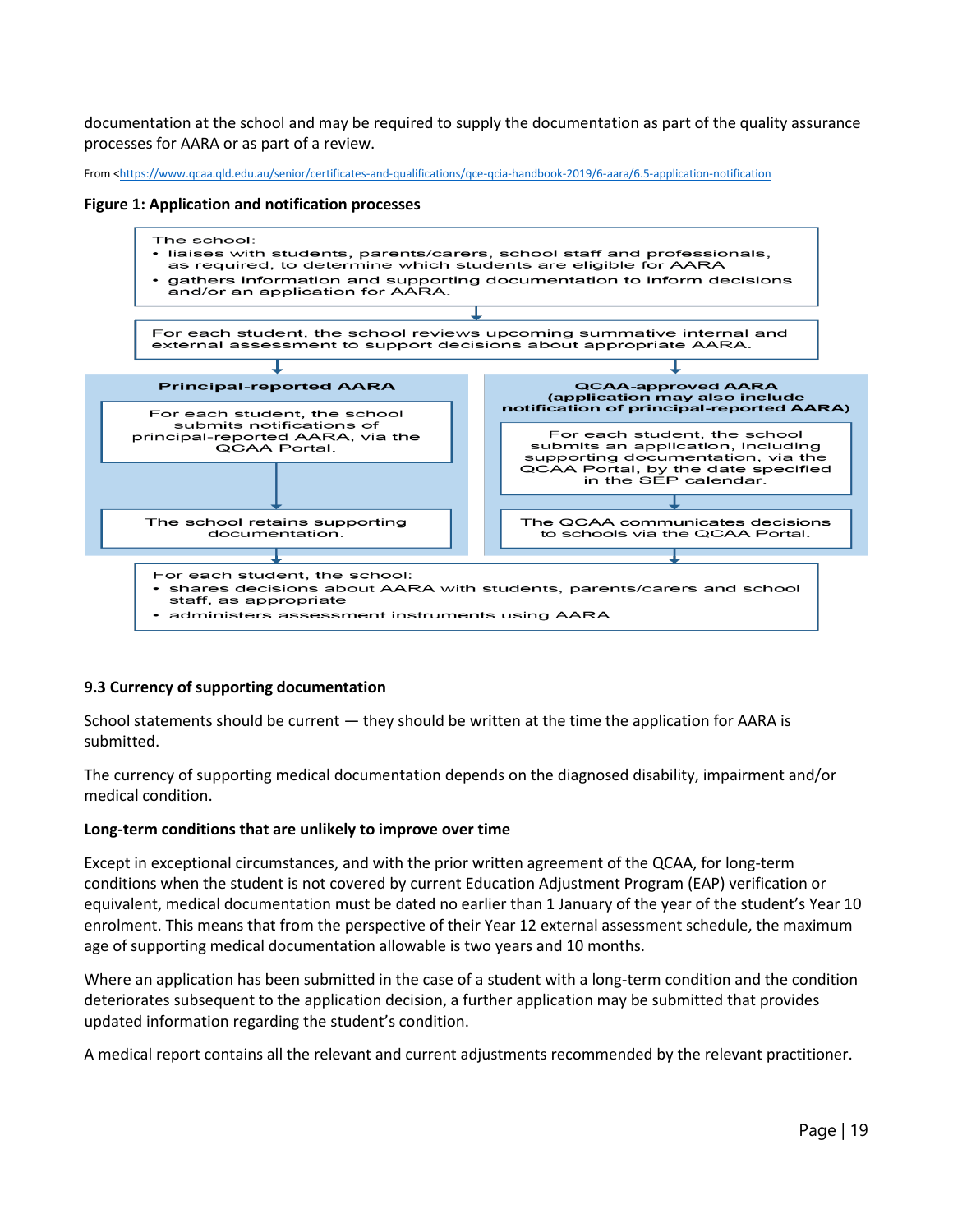An EAP should cover the duration of the student's enrolment in subjects for Units 3 and 4 in Applied and General subjects, or the General and General (Extension) subject summative external assessment and Senior External Examination schedules in November, as applicable.

### **Short-term conditions or temporary injuries**

Short-term conditions may improve or deteriorate over time depending on a range of influences and factors. Except in exceptional circumstances, and with the prior written agreement of the QCAA, supporting medical documentation for short-term conditions or temporary injuries, including mental health conditions such as anxiety and depression, is to be dated:

- for summative internal assessments in all subjects and Short Courses, no earlier than six months prior to the relevant Unit 3 or 4 assessment event
- for summative external assessments, or the Senior External Examination, no earlier than 1 April of the assessment year. The QCAA may require an updated medical report closer to the assessment schedule.

*From [<https://www.qcaa.qld.edu.au/senior/certificates-and-qualifications/qce-qcia-handbook-2019/6-aara/6.5-application-notification](https://www.qcaa.qld.edu.au/senior/certificates-and-qualifications/qce-qcia-handbook-2019/6-aara/6.5-application-notification)*

### **10.0 Summary of AARA documentation requirements**

The following table is a summary of documentation requirements for AARA. The list of possible AARA is not exhaustive and depends on a student's individual circumstances.

| Eligibility<br>category | <b>Examples of</b><br>possible AARA                              | Supporting<br>documentation required                                                              | <b>Currency of supporting</b><br>documentation for AARA<br>applications - Units 3<br>and 4                                                              |                                                                                                                                                                                                 |
|-------------------------|------------------------------------------------------------------|---------------------------------------------------------------------------------------------------|---------------------------------------------------------------------------------------------------------------------------------------------------------|-------------------------------------------------------------------------------------------------------------------------------------------------------------------------------------------------|
|                         |                                                                  |                                                                                                   | Summative internal<br>assessment                                                                                                                        | Summative external<br>assessment and SEE                                                                                                                                                        |
| Cognitive               | Computer<br>Extra time<br>Reader<br><b>Rest breaks</b><br>Scribe | Medical report<br>or<br>EAP verification covering<br>Unit 3 and 4 assessments<br>School statement | No earlier than Year 10                                                                                                                                 | No earlier than Year 10                                                                                                                                                                         |
| Physical                | Assistance<br>Computer<br>Extra time<br>Rest breaks              | Medical report<br>or<br>EAP verification covering<br>Unit 3 and 4 assessments<br>School statement | Long-term conditions:<br>No earlier than Year 10<br>Temporary conditions:<br>No earlier than six<br>months prior to the<br>relevant assessment<br>event | Long-term conditions:<br>No earlier than Year 10<br>Temporary conditions:<br>No earlier than 1 April of<br>the assessment year. An<br>additional, updated<br>medical report may be<br>required. |

### **Summary of AARA documentation requirements**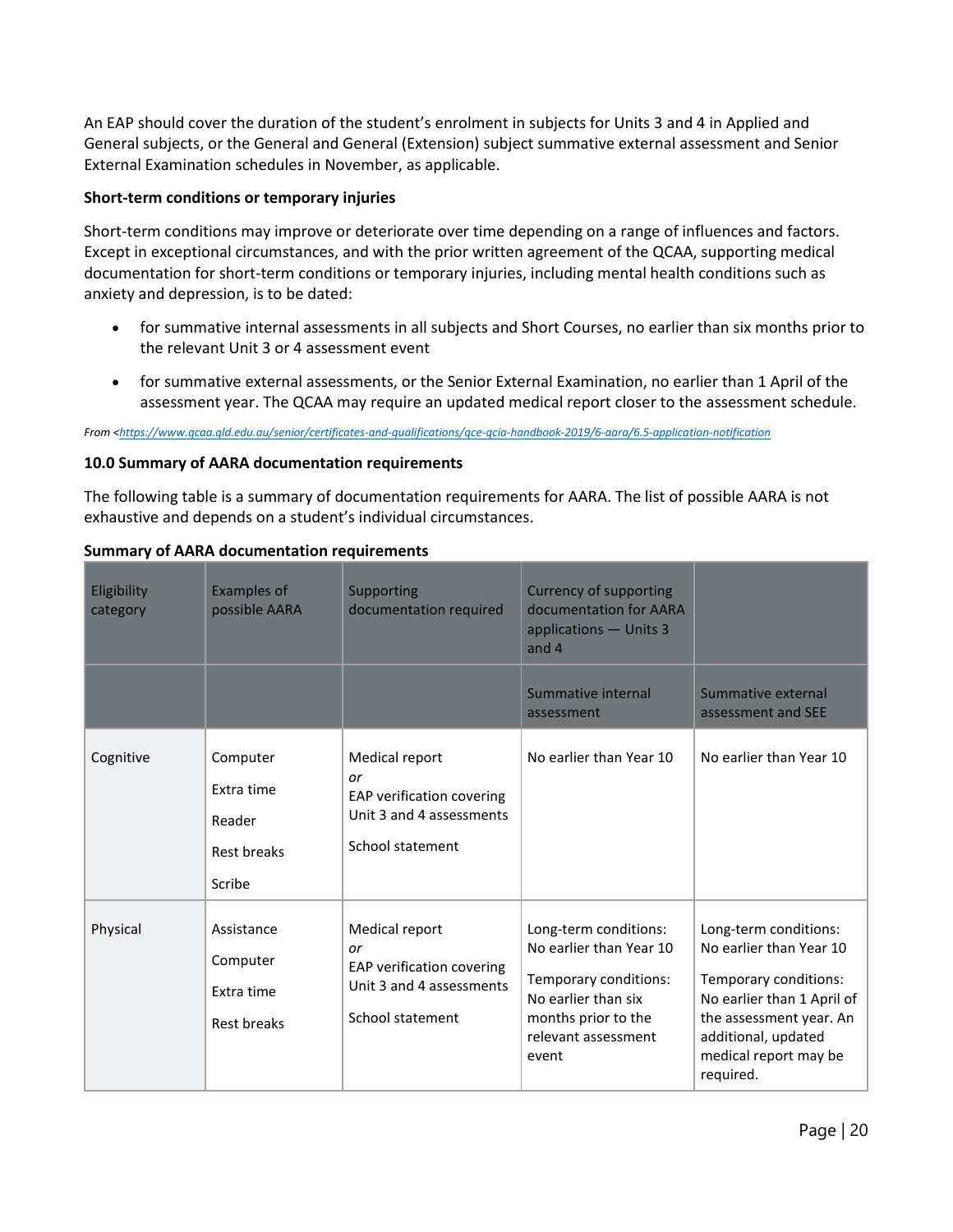| Sensory              | Alternative format<br>papers<br>Assistance<br>Assistive<br>technology e.g.<br>amplification<br>system,<br>magnification<br>applications<br>Extra time<br>Individual<br>instructions<br>Rest breaks | Medical report<br>or<br>EAP verification covering<br>Unit 3 and 4 assessments<br>School statement | Long-term conditions:<br>No earlier than Year 10<br>Temporary conditions:<br>No earlier than six<br>months prior to the<br>relevant assessment<br>event           | Long-term conditions:<br>No earlier than Year 10<br>Temporary conditions:<br>No earlier than 1 April of<br>the assessment year                                                                              |
|----------------------|----------------------------------------------------------------------------------------------------------------------------------------------------------------------------------------------------|---------------------------------------------------------------------------------------------------|-------------------------------------------------------------------------------------------------------------------------------------------------------------------|-------------------------------------------------------------------------------------------------------------------------------------------------------------------------------------------------------------|
| Social/<br>emotional | Alternative venue<br>Assistance<br>Rest breaks                                                                                                                                                     | Medical report<br>or<br>EAP verification covering<br>Unit 3 and 4 assessments<br>School statement | Anxiety and depressive<br>conditions: No earlier<br>than six months prior to<br>the relevant assessment<br>event.<br>Other conditions: No<br>earlier than Year 10 | Anxiety and depressive<br>conditions: No earlier<br>than 1 April of the<br>assessment year. An<br>additional, updated<br>medical report may be<br>required.<br>Other conditions: No<br>earlier than Year 10 |

*From [<https://www.qcaa.qld.edu.au/senior/certificates-and-qualifications/qce-qcia-handbook-2019/6-aara/6.5-application-notification](https://www.qcaa.qld.edu.au/senior/certificates-and-qualifications/qce-qcia-handbook-2019/6-aara/6.5-application-notification)*

### **11.0 Illness and misadventure**

Students whose ability to attend or participate in an assessment is adversely affected by illness or an unexpected event may be eligible for provisions for illness and misadventure. Illness and misadventure can affect a single student or a group of students.

The following principles apply:

- The illness or event is unforeseen and beyond the student's control.
- An adverse effect must be demonstrated.
- The situation cannot be of the student's own choosing or that of their parents/carers, such as a family holiday.
- Schools implement principal-reported AARA when possible, before considering an application for illness and misadventure.
- An illness and misadventure application cannot be made for the same condition or circumstances for which QCAA-approved AARA have been approved, unless it can be demonstrated that a significant deterioration or complication of the condition occurred that diminished the student's performance in external assessment.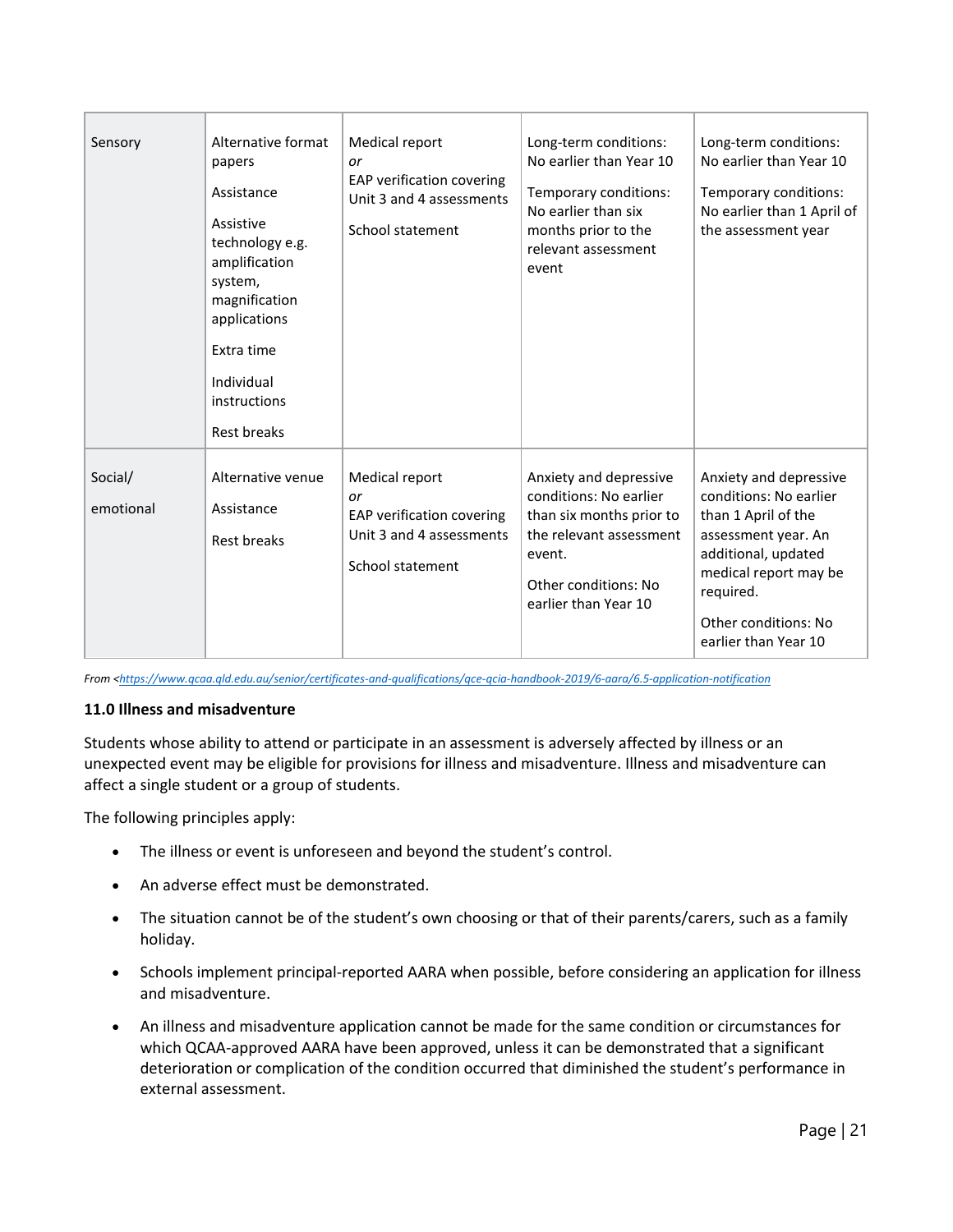• When a group of students is affected by an illness or adverse and unforeseen event leading up to or during the summative internal assessment schedule, or during an external assessment session, the above principles apply. If all other AARA is exhausted, schools should contact the QCAA.

# **11.1 Illness and misadventure - internal assessment**

An illness and misadventure application should only be made once all principal-reported AARA have been exhausted. Schools complete the application and provide supporting documentation (see Supporting [documentation\)](https://www.qcaa.qld.edu.au/senior/certificates-and-qualifications/qce-qcia-handbook-2019/6-aara/6.6-illness-misadventure#2) via the QCAA Portal.

A student who is ill and unable to attend school for internal assessment should inform the principal's delegate or assessment supervisor as soon as practical. This may be before, during or immediately after the assessment session.

Principal-reported AARA must be implemented to provide opportunities for the student to complete the assessment. Arrangements such as comparable assessment and extensions may be considered when illness or misadventure is established.

Where the school has attempted to implement principal-reported AARA, or principal-reported AARA is unable to be implemented due to the illness or event, and therefore the student is unable to provide a response to a summative internal assessment, the school may use evidence gathered by the student's teacher during the assessment preparation time, for example, draft work, to make a judgment about the student's work. This evidence should only be used once other AARA have been exhausted. This evidence should be available for quality assurance processes.

Where the school is unable to provide any evidence of a student response gathered during the assessment preparation time, and the student is unable to provide a response to a summative internal assessment with AARA, but has completed the required learning as outlined in the relevant syllabus or course, the school or student should complete an application for illness and misadventure provisions (see Section 6.6.1: Illness and misadventure — internal assessment)

# **11.2 Illness and misadventure — external assessment and senior external examinations (SEE)**

The QCAA advises students to attend every external assessment. However, the QCAA does not expect students to attend an external assessment against specific written medical advice. When students are in doubt about attendance to complete an external assessment, they should contact the school external assessment coordinator (see [Section 10.4: External assessment roles and responsibilities\)](https://www.qcaa.qld.edu.au/senior/certificates-and-qualifications/qce-qcia-handbook-2019/10-external-assessment/10.4-roles-responsibilities).

Illness during external assessment

A student who is ill but able to attend the external assessment should inform the external assessment supervisor of their illness as soon as practical. This may be before, during or immediately after the external assessment session.

### **11.3 Submitting an application for illness and misadventure for external assessment**

A submission for illness and misadventure may be made by a student, or by the school on behalf of the student or groups of students. The submission may be made when performance in an external assessment is affected by an illness or circumstances beyond their control, occurring in the lead up to, or during, the external assessment schedule.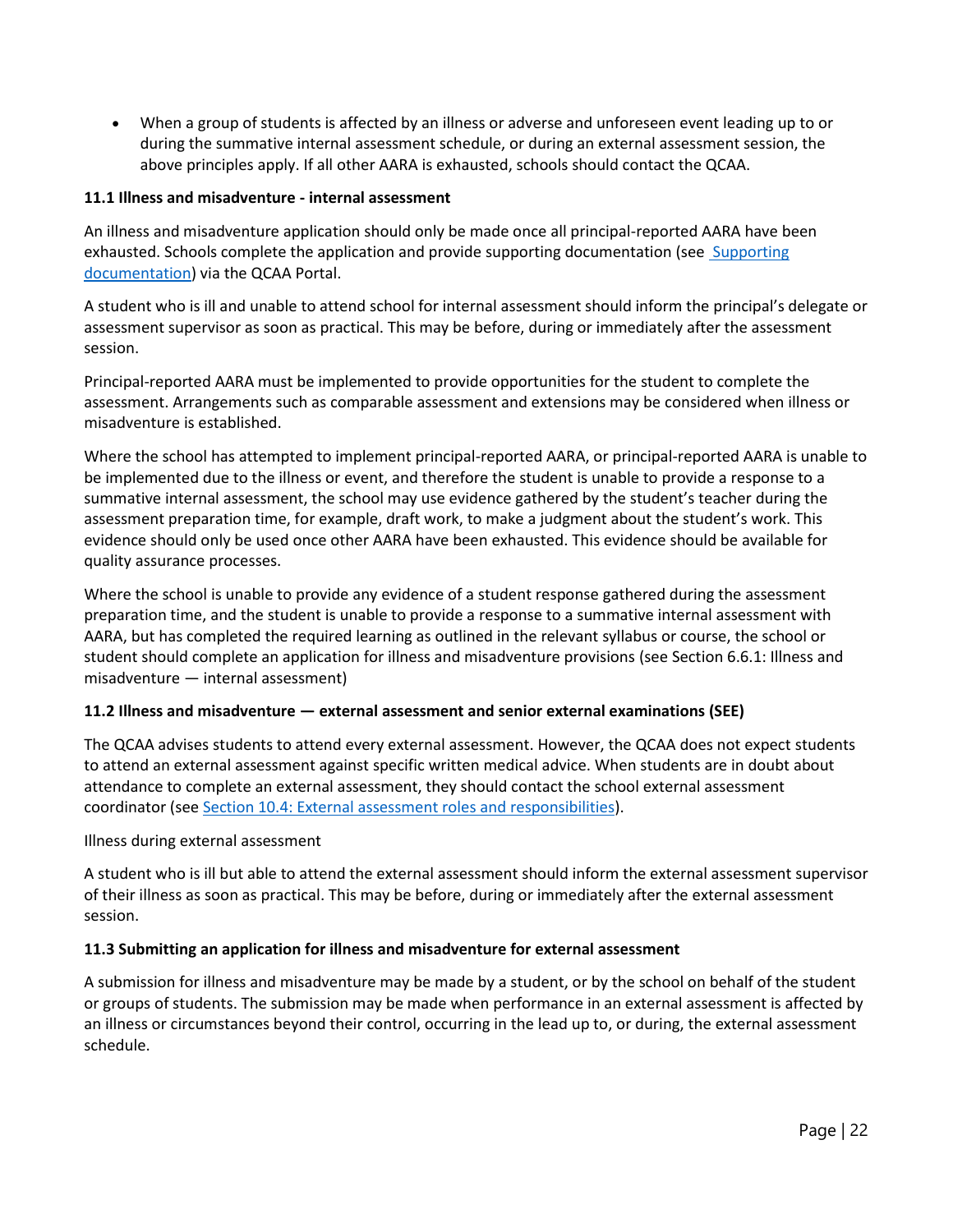An illness and misadventure application cannot be made for the same condition or circumstances for which QCAA-approved AARA have been approved unless it can be demonstrated that a significant deterioration or complication of the condition occurred that diminished the student's performance in external assessment.

The QCAA will seek background information and a recommendation from the principal or the principal's delegate, observers and invigilators where relevant, to verify a student's application for illness and misadventure.

Submitting an application for illness and misadventure for the Senior External Examination

Students must attend all components of the examination to receive a result in a Senior External Examination. If a student is absent from either the written or oral component of a language examination, no result is issued.

No alternative arrangements can be made if a student does not attend a scheduled written examination.

A student who cannot attend the oral component of a language examination must notify the QCAA as soon as practical. Reasons for non-attendance may include illness or misadventure. A telephone examination for the oral component only may be arranged in extenuating circumstances.

#### **11.4 Supporting documentation**

To make an informed decision about an illness and misadventure application, the QCAA requires a report that includes the following details:

- the illness, condition or event (including details of a diagnosis, where applicable)
- date of diagnosis, onset or occurrence
- symptoms, treatment or course of action related to the condition or event
- explanation of the probable effect of the illness, condition or event on the student's participation in the assessment
- for non-medical claims, written evidence from a relevant independent professional or other independent third party, such as a police report.

#### **11.5 Currency of supporting documentation**

Supporting documentation must cover the date of the assessment for which the application is made.

#### Timelines for applications

Applications for internal assessments must be submitted as close to the assessment event as possible, and where relevant, before submitting provisional marks for confirmation (see Section 9.4.2: Confirmation [timelines\)](https://www.qcaa.qld.edu.au/senior/certificates-and-qualifications/qce-qcia-handbook-2019/9-internal-assessment-qa/9.4-general-subjects-confirming).

Applications for external assessments can be submitted from 14 days before the start of the assessment period, to 7 days after the assessment.

*From [<https://www.qcaa.qld.edu.au/senior/certificates-and-qualifications/qce-qcia-handbook-2019/6-aara/6.6-illness-misadventure>](https://www.qcaa.qld.edu.au/senior/certificates-and-qualifications/qce-qcia-handbook-2019/6-aara/6.6-illness-misadventure)*